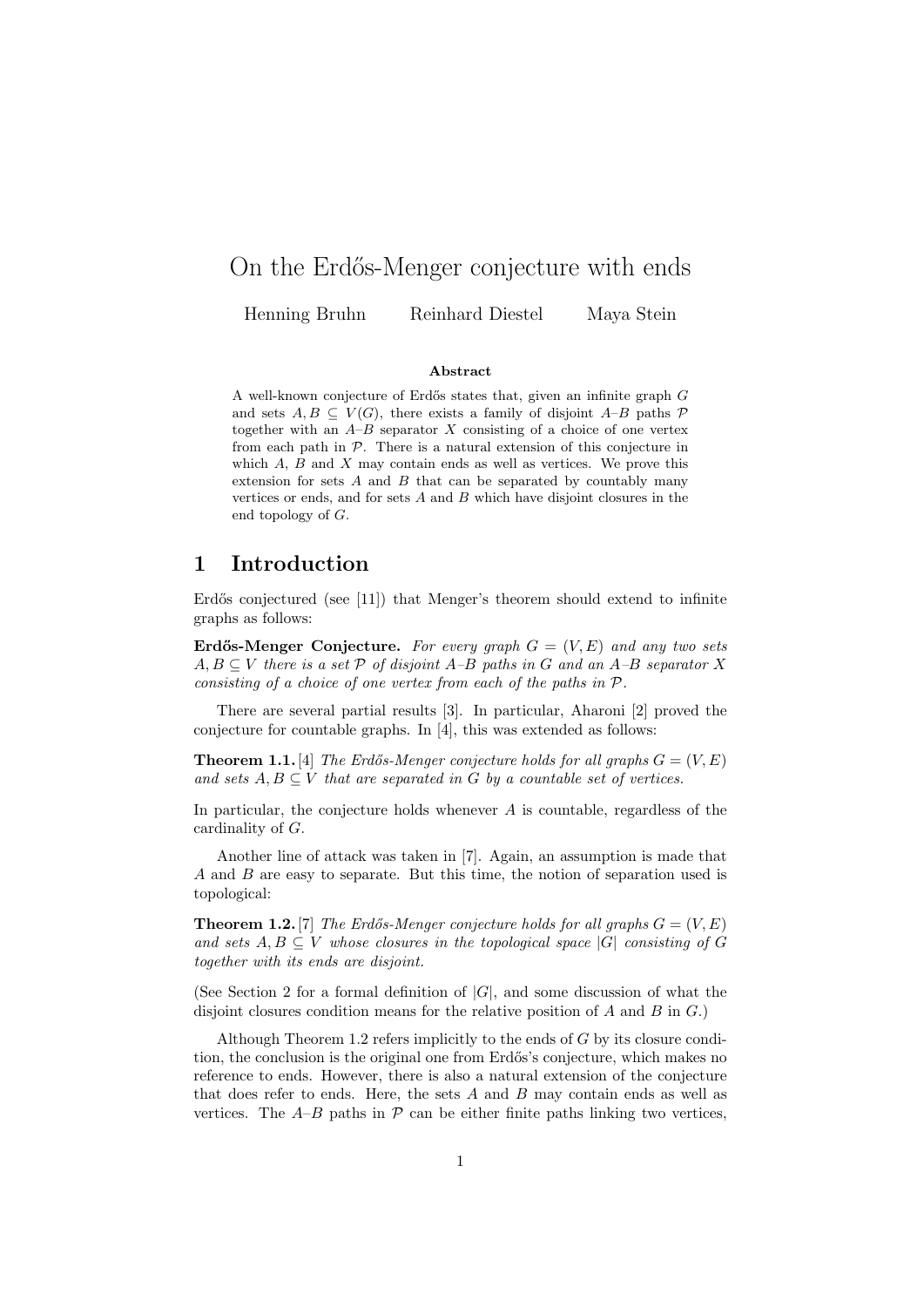or rays linking a vertex to an end, or double rays linking two ends. Similarly, the separator X may contain ends (that lie in A or  $B$ ), thus blocking any ray belonging ( $=$  converging) to that end. This extension was proposed in [6], and found to be true for countable graphs under certain necessary restrictions for A and B.

In this paper, we extend both Theorems 1.1 and 1.2 to ends, in the spirit of [6]. Our extension of Theorem 1.2 will build on our extension of Theorem 1.1.

# 2 Definitions and statement of results

The basic terminology we use can be found in [5]. All the graphs in this paper are simple and undirected. As most of the graphs we deal with are infinite, we recall a few (standard) concepts for infinite graphs. Let  $G = (V, E)$  be a fixed infinite graph.

A 1-way infinite path is called a ray, a 2-way infinite path a double ray. The subrays of rays or double rays are their *tails*. The ends of  $G$  are the equivalence classes of rays under the following equivalence relation: two rays  $R_1, R_2$  in G are equivalent if no finite set of vertices separates them. As one easily observes, this condition holds if and only if there are infinitely many disjoint (finite)  $R_1-R_2$ paths. This in turn is equivalent to the existence of a ray that meets both  $R_1$ and  $R_2$  infinitely often. The set of ends of G is denoted by  $\Omega = \Omega(G)$ , and we write  $G = (V, E, \Omega)$  to refer to G together with its set of ends.

Paths in G can be finite paths (which contain at least one vertex), rays, double rays, or singleton sets  $\{\omega\}$ , where  $\omega$  is an end of G.

We will now define the standard topology on G together with its ends. We start by viewing  $G$  itself as a 1-complex. (Thus, the basic open neighbourhoods of an inner point of an edge are the open intervals on the edge containing that point, while the basic open neighbourhoods of a vertex  $v$  are the unions of halfopen intervals containing v, one from every edge at  $v<sup>1</sup>$ . The point set of this 1-complex will again be denoted by G.) To extend this topology to the set  $G\cup\Omega$ , we have to define a neighbourhood basis for every end  $\omega \in \Omega$ . To do so, consider any finite set  $S \subseteq V$ . Then  $G - S$  has exactly one component  $C = C(S, \omega)$  that contains a tail of every ray in  $\omega$ . We say that  $\omega$  belongs to C, and write  $\overline{C}(S,\omega)$ for the component  $C$  together with all the ends of  $G$  belonging to  $C$ . As the basic open neighbourhoods of  $\omega$  we now take all sets of the form

$$
\hat{C}(S,\omega) := \overline{C}(S,\omega) \cup E'(S,\omega),
$$

where S is any finite subset of V and  $E'(S,\omega)$  is any union of half-edges  $(z, y] \subseteq e$ , one for every edge  $e = xy$  with  $x \in S$  and  $y \in C$  (with  $z \in \mathring{e}$ ).

Let  $|G|$  denote the topological space on  $G \cup \Omega$  thus defined. (When G is locally finite,  $|G|$  is a compact space known as the Freudenthal compactification of  $G$ ; see [8, 9] for more.)

We write  $\overline{X}$  for the closure of a set  $X \subseteq |G|$  in |G|. For example, the set  $\overline{C}(S,\omega)$  defined above is the closure in |G| of the set  $C(S,\omega)$ . Generally, the

<sup>&</sup>lt;sup>1</sup>Alternatively, we might fix for every edge [u, v] a homeomorphism with the real interval  $[0, 1]$  and take as basic open neighbourhoods for a vertex v only those unions of half-open edges  $[v, z]$  whose images in [0, 1] have the same length. This gives a different topology when vertices have infinite degrees, but since all relevant sequences of points will be sequences of vertices or of ends, the difference does not matter.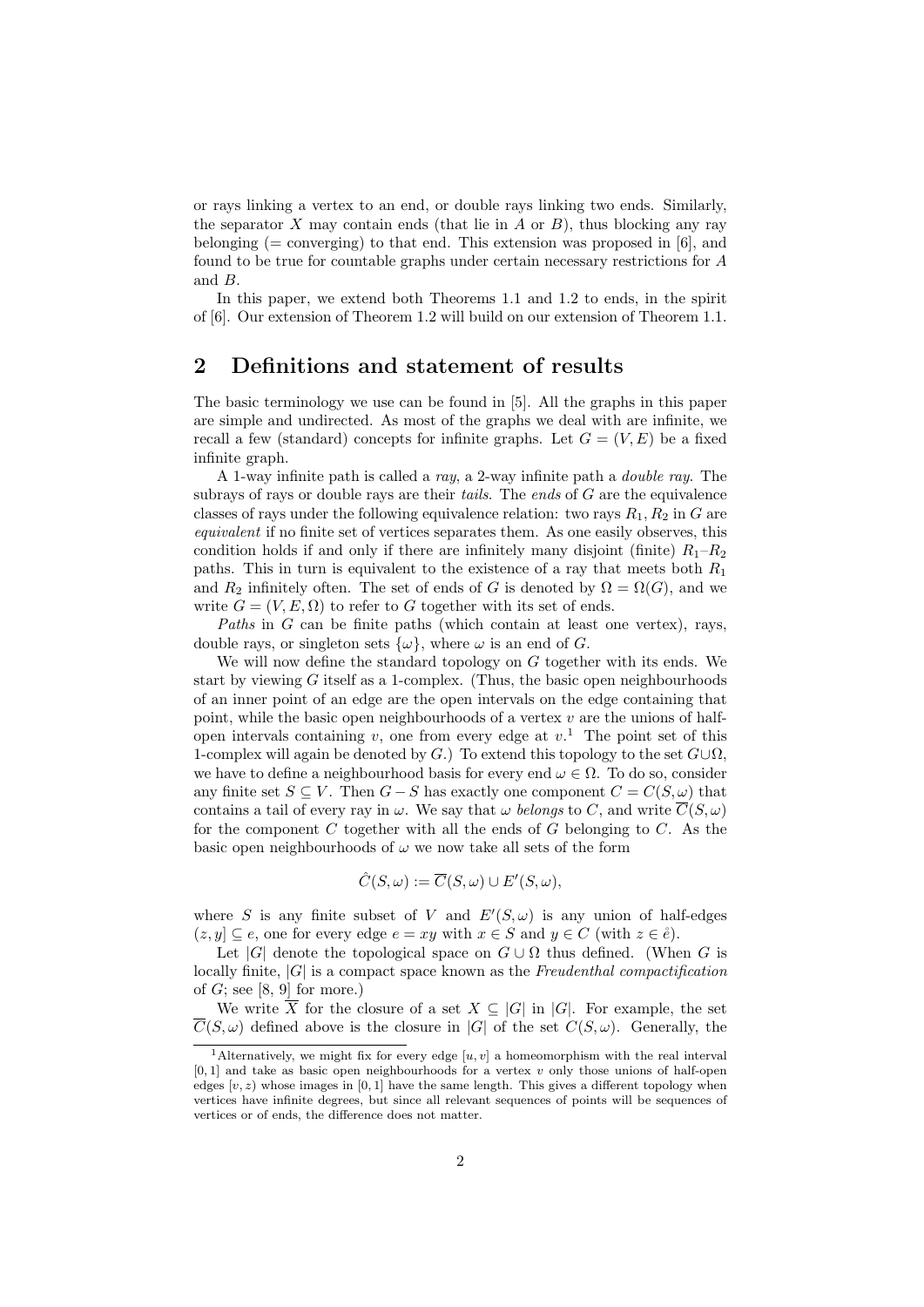difference between a subgraph H and its closure  $\overline{H}$  is always a set of ends of G (possibly empty). These need not correspond to ends of H and should not be confused with them. For example, if  $G$  is the 1-way infinite ladder and  $H$ consists of all the rungs, then  $\overline{H} \setminus H$  consists of one point, the unique end  $\omega$ of G. But H itself has no ends. Similarly, the subgraph  $H' = G - E(H)$  of G is a double ray and thus has two ends, but  $\overline{H'} \setminus H' = {\omega}$  as before.

With precise definitions now available, let us take another look at what the assumption of  $\overline{A} \cap \overline{B} = \emptyset$  in Theorem 1.2 means for the relative position of the sets  $A$  and  $B$  (which we assume to be disjoint). Formally, the condition means that every ray in  $G$  can be separated by finitely many vertices from at least one of the sets  $A$  and  $B$ . An obvious way to ensure this, of course, is to assume that some finite set of vertices separates  $A$  from  $B$ . But this is much stronger (except when G is locally finite), and the conjecture has long been known for this case. A more typical example of  $\overline{A} \cap \overline{B} = \emptyset$  is to take as A and B two distinct levels of vertices in the  $\kappa$ -regular tree (for  $\kappa$  any infinite cardinal), in which case G contains  $\kappa$  disjoint  $A-B$  paths.

The closure of an infinite path  $P$  contains one or two ends of  $G$ . (Even if  $P$ is a double ray, its closure may contain only one end, as in the ladder example above.) We will often consider such an end as the first or last point of P, and when we say that two paths are *disjoint* then these points too shall be distinct. (The first and last point of a path  $P = {\omega}$ , of course, is  $\omega$ .) For  $A, B \subseteq V \cup \Omega$ , a path is an  $A-B$  path if its first but no other point lies in  $A$  and its last but no other point lies in B.

A set  $X \subseteq V \cup \Omega$  is an A–B separator in a subspace  $T \subseteq |G|$  if every path P in T with its first point in A and its last point in B satisfies  $\overline{P} \cap X \neq \emptyset$ . (We express this informally by saying that " $P$  meets  $X$ ", though strictly speaking we shall mean  $\overline{P}$  rather than just P.) We say that a set  $Y \subseteq V \cup \Omega$  lies on a set  $P$  of disjoint  $A-B$  paths if Y consists of a choice of exactly one vertex or end from every path in  $P$ . We say that G satisfies the Erdős-Menger conjecture for A and B, or that the Erdős-Menger conjecture holds for  $G, A, B$ , if  $|G|$  contains a set  $\mathcal P$  of disjoint A–B paths and an A–B separator on  $\mathcal P$ . (Thus, officially, we always refer to the ends version of the conjecture. But this is compatible with the traditional terminology: if neither  $A$  nor  $B$  contains an end then neither can any  $A-B$  path, so the conjecture with ends automatically defaults to the original conjecture in this case.)

The union of a ray  $R$  and infinitely many disjoint paths starting on  $R$  but otherwise disjoint from  $R$  is a *comb* with *spine*  $R$ . The last points (vertices or ends) of those paths are the teeth of the comb. We will frequently use the following simple lemma:

**Lemma 2.1.** In the graph  $G = (V, E, \Omega)$  let R be a ray of an end  $\omega$ , and let  $X \subseteq V \cup \Omega$  such that  $\omega \notin X$ . Then  $\omega \in \overline{X}$  if and only if G contains a comb with spine R and teeth in X.  $\Box$ 

We can now state our two main results. First, our extension of Theorem 1.1:

**Theorem 2.2.** Let  $G = (V, E, \Omega)$  be a graph, let  $A, B \subseteq V \cup \Omega$  satisfy  $A \cap \overline{B} =$  $\emptyset = \overline{A} \cap B$ , and suppose that there exists a countable  $A-B$  separator  $X \subseteq V \cup \Omega$ in  $G$ . Then  $G$  satisfies the Erdős-Menger conjecture for  $A$  and  $B$ .

In particular, the ends version of the Erdős-Menger conjecture is true whenever A is countable. We remark that the condition  $A \cap \overline{B} = \emptyset = \overline{A} \cap B$  is really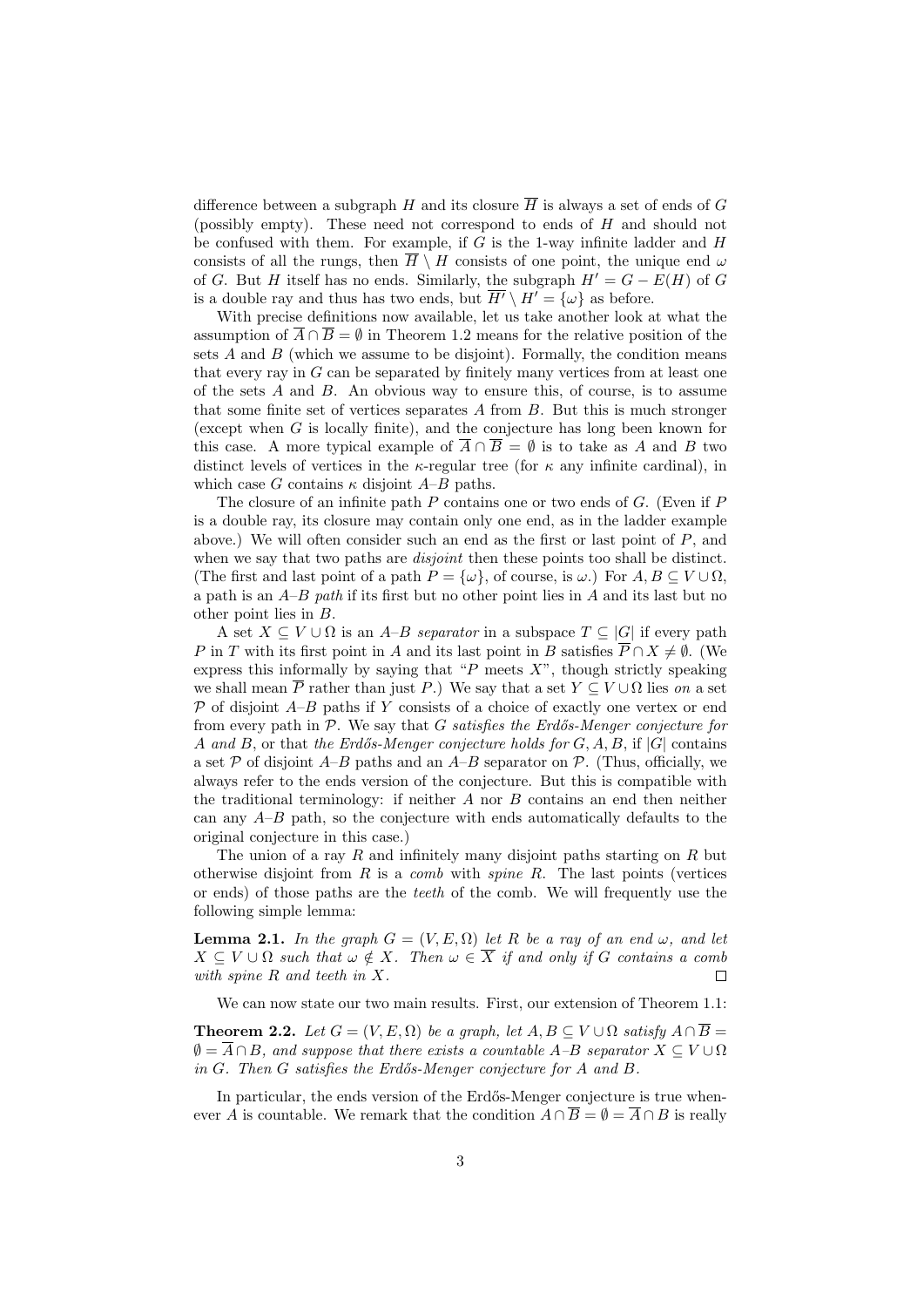necessary [6]; so Theorem 2.2 is best possible in this respect. If neither A nor B contains an end, the condition reduces to  $A \cap B = \emptyset$ , which we may always assume without loss of generality; thus, Theorem 2.2 implies Theorem 1.1.

Our second main result, whose proof builds on Theorem 2.2, extends Theorem 1.2 fully to its natural topological setting:

**Theorem 2.3.** Every graph  $G = (V, E, \Omega)$  satisfies the Erdős-Menger conjecture for all sets  $A, B \subseteq V \cup \Omega$  that have disjoint closures in [G].

Let us complete this section with an outline of the proofs to come, and of how the paper is organized.

The proof of Theorem 2.2 will occupy us for the next two sections. It runs roughly as follows. Most of the proof – all of Section  $3$  – will be spent on transferring our problem to an equivalent problem in which  $G$  is replaced with a suitable minor and A and B consist of vertices only. In this new situation, the countable  $A-B$  separator  $X$  – which likewise may be assumed to consist of vertices only – divides G into two parts: one between X and A (including both) and the rest (which includes  $B$ ). We now apply Theorem 1.1 to obtain an  $A-X$  separator Y on a system of disjoint  $A-X$  paths in the first part. Note that Y is again countable, and it separates  $A$  from  $B$  in  $G$ . Repeating the same procedure for the part of G between Y and B yields a system of  $Y-B$  paths with a separator  $Z$  on it, which again separates  $A$  from  $B$ . These paths can be concatenated with the  $A-Y$  segments of the first, to give a system of disjoint  $A$ -B paths (with the  $A-B$  separator Z on it). It remains to transfer this solution back to the original sets  $A, B$  containing ends, in the original graph  $G$ .

In Section 5 we prove Theorem 2.3. Employing techniques developed in Section 3 and in  $[7]$ , we will eliminate all ends in the closures of A and B. Then the remaining ends can be discarded as well. In this way, the problem is reduced to a rayless graph, for which the Erdős-Menger conjecture is known to hold:

**Theorem 2.4** (Aharoni [1], Polat [12]). The Erdős-Menger conjecture holds for rayless graphs.

# 3 The reduction lemma

In this section we develop further some techniques from [6] designed to reduce the ends versions of the Erd˝os-Menger conjecture to the related vertex versions. Observe that in the finite Menger theorem we can ignore all the vertices in  $A \cap B$ and work with the graph  $G-(A\cap B)$  instead. In an infinite graph, however, we have to take care that no end in  $A \cup B$  is destroyed or split when the vertices of  $A \cap B$  are deleted from G.

**Lemma 3.1.** Let  $G = (V, E, \Omega)$  be a graph, and let  $A, B \subseteq V \cup \Omega$  satisfy

$$
A \cap (\overline{B} \setminus B) = \emptyset = (\overline{A} \setminus A) \cap B.
$$

Then for the graph  $G' := G - (A \cap B \cap V)$  there are sets  $A', B' \subseteq V(G') \cup \Omega(G')$ satisfying

- (i)  $|A'| \leq |A|$ ;
- (ii) if  $A \subseteq V$  then  $A' \subseteq A$ , and if  $B \subseteq V$  then  $B' \subseteq B$ ;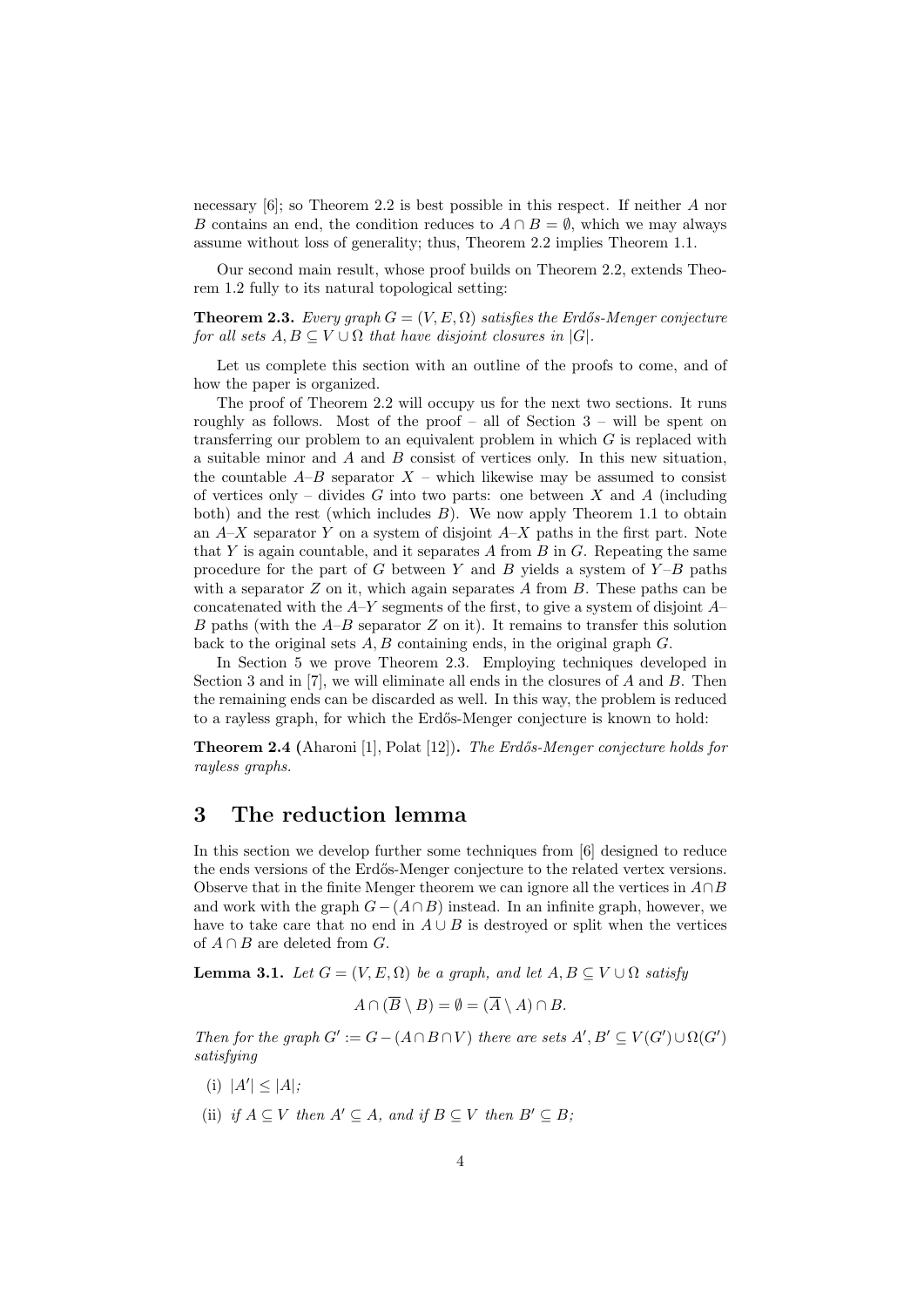- (iii)  $A' \cap \overline{B'} = \emptyset = \overline{A'} \cap B'$ ;
- (iv) if  $G'$  satisfies the Erdős-Menger conjecture for  $A'$  and  $B'$ , then  $G$  satisfies it for A and B.

*Proof.* Put  $A' := A \setminus B$  and  $B' := B \setminus A$ , both of which are subsets of  $|G|$ . Consider a ray R of an end  $\alpha$  in A' or B', say in A'. Then R has a tail in G'. Indeed, if not then there are vertices of  $A \cap B \cap V \subseteq B$  in every neighbourhood of  $\alpha \in A \setminus B$ . Consequently,  $\alpha \in A \cap (\overline{B} \setminus B)$ , which is a contradiction. Similarly, two rays  $R_1, R_2$  in G' of which  $R_1$  is a ray of an end  $\omega \in A' \cup B'$  are equivalent in  $G'$  if and only if they are equivalent in  $G$ . Indeed, if  $R_1$  and  $R_2$  are equivalent in G then there is a ray  $R_3 \in \omega$  that meets both of  $R_1$  and  $R_2$  infinitely often. Now  $R_3$  has a tail in  $G'$ , showing that  $R_1$  and  $R_2$  are also equivalent in  $G'$ .

Thus, mapping every end of G in  $A' \cup B'$  to the unique end of G' that contains tails of its rays defines a bijection between the ends in  $A' \cup B'$  and certain ends in  $G'$ . Using this bijection (and a slight abuse of notation) we may view A' and B' also as subsets of  $V(G') \cup \Omega(G')$ . Clearly,  $A' \cap B'$  is empty and hence (iii) is satisfied. Also, (i) and (ii) are trivial.

For (iv), let X' be an  $A'-B'$  separator on a set of disjoint  $A'-B'$  paths  $\mathcal{P}'$ in G'. Adding to P' the trivial paths  $\{x\}$  for all  $x \in A \cap B$  yields a set P of disjoint A–B paths on the A–B separator  $X := X' \cup (A \cap B)$ .  $\Box$ 

Later on, in Lemma 3.5, we shall need a family of disjoint subgraphs of G (with certain properties) such that every end of A lies in the closure of one of these subgraphs. Such a family cannot always be found. But our next lemma finds instead a family of subgraphs such that the ends of A not contained in their closures form a set  $I$  that can be ignored: those ends will automatically be separated from B by any  $(A \setminus I)$ –B separator on a set of disjoint  $A$ –B paths.

**Lemma 3.2.** Let  $G = (V, E, \Omega)$  be a graph, and let  $A, B \subseteq V \cup \Omega$  be such that  $A \cap \overline{B} = \emptyset = \overline{A} \cap B$ . Then for every set  $A_{\Omega} \subseteq A \cap \Omega$  there exist a set  $I \subseteq A_{\Omega}$ , an ordinal  $\mu^*$ , and families  $(G_{\mu})_{\mu<\mu^*}$  and  $(S_{\mu})_{\mu<\mu^*}$  such that, for every  $\mu<\mu^*$ , the graph  $G_{\mu}-S_{\mu}$  is a component of  $G-S_{\mu}$  with  $S_{\mu}$  as its finite set of neighbours, and

- (i)  $\overline{G_u S_u} \cap B = \emptyset;$
- (ii) if  $G_u \neq \emptyset$  then  $\overline{G_u} \cap A_{\Omega} \neq \emptyset$ ;
- (iii)  $V(G_{\nu} \cap G_{\mu}) \subseteq S_{\nu} \cap S_{\mu}$  for all  $\nu < \mu$ .

Moreover,

- (iv) for every end  $\alpha \in A_{\Omega} \setminus I$  there is  $a \mu \leq \mu^*$  with  $\alpha \in \overline{G_{\mu}}$ ;
- (v) every  $(A \setminus I)$ –B separator on a set of disjoint  $(A \setminus I)$ –B paths is also an A–B separator.

*Proof.* We construct the families  $(G_{\mu})_{\mu \leq \mu^*}$  and  $(S_{\mu})_{\mu \leq \mu^*}$  and a transfinite sequence  $I_0 \subseteq I_1 \subseteq \ldots \subseteq A_\Omega$  recursively. The sets  $I_\mu$  ( $\mu < \mu^*$ ) will serve as precursors to I. To simplify notation, we write  $C_{\mu} := G_{\mu} - S_{\mu}$  for every  $\mu$ . For the construction, we will in addition to (i)–(iii) require for every  $\mu$  that

(vi)  $I_u \cap \overline{G_v} = \emptyset$  for all  $\nu \leq \mu$ .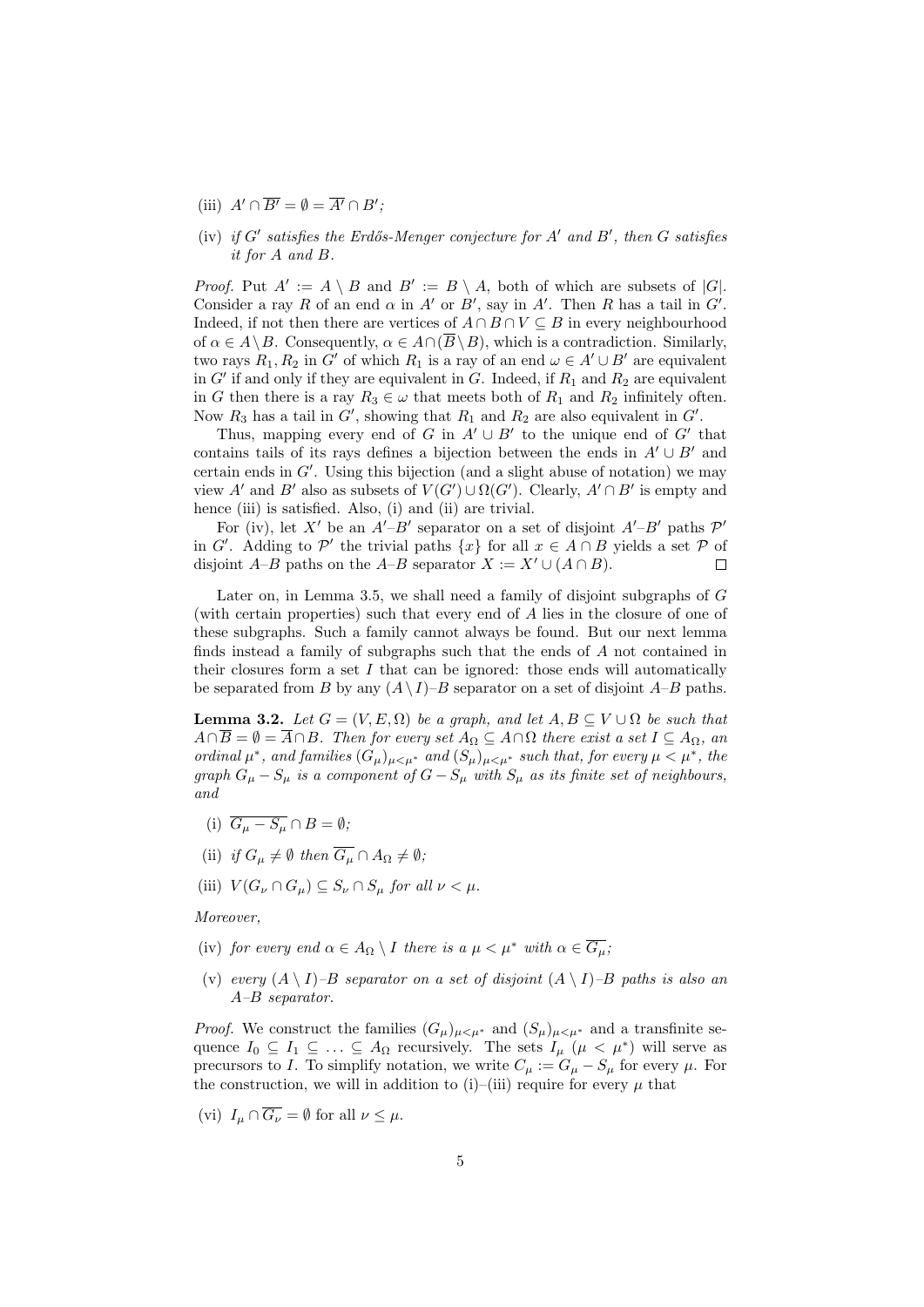We start by setting  $I_0, G_0, S_0 := \emptyset$ . Consider the least ordinal  $\mu > 0$  such that the above sets are already defined for all  $\lambda < \mu$ . If  $\mu$  is a limit, we set

$$
I_\mu := \bigcup_{\lambda < \mu} I_\lambda
$$

and  $G_{\mu}, S_{\mu} := \emptyset$ . This choice clearly satisfies (i)–(iii) and (vi).

Suppose now that  $\mu$  is a successor,  $\mu = \lambda + 1$  say. If every end in  $A_{\Omega} \setminus I_{\lambda}$  lies in some  $\overline{G_{\nu}}$  with  $\nu < \mu$ , we set  $\mu^* := \mu$  and terminate the recursion. So suppose there is an end  $\alpha \in A_{\Omega} \setminus I_{\lambda}$  that lies in no earlier  $\overline{G_{\nu}}$ . Then, if possible, choose a finite vertex set S such that  $C(S, \alpha)$  avoids all  $G_{\nu}$  with  $\nu < \mu$ .

Such a choice of  $S$  is impossible if and only if

for every finite 
$$
S \subseteq V
$$
 there is a  $\nu < \mu$  with  $C(S, \alpha) \cap G_{\nu} \neq \emptyset$ . (1)

In this case we choose to ignore  $\alpha$ , i.e. set  $I_\mu := I_\lambda \cup {\alpha}$  and  $G_\mu, S_\mu := \emptyset$ . Again the requirements (i)–(iii) are clearly met, while (vi) holds by the choice of  $\alpha$ .

Now suppose we can find S as desired. As  $A \cap \overline{B} = \emptyset$ , we can also find a basic open neighbourhood  $\hat{C}(S', \alpha)$  of  $\alpha$  in |G| that is disjoint from B. We now define  $S_{\mu}$  as the set of neighbours of  $C(S \cup S', \alpha)$  and  $G_{\mu} := G[S_{\mu} \cup C(S_{\mu}, \alpha)].$ Then (i) holds since  $S_{\mu} \supseteq S'$ , while (ii) holds as  $\alpha \in \overline{G_{\mu}}$ . To see (iii), first note that

$$
G_{\nu} \cap C_{\mu} = \emptyset
$$
 for all  $\nu < \mu$ 

by the choice of S. So, all we have to show is that  $G_{\nu} \cap S_{\mu} \subseteq S_{\nu}$ . Consider a vertex  $v \in G_{\nu} \cap S_{\mu}$ . Since  $S_{\mu}$  is the set of neighbours of  $C_{\mu}$ , there is a vertex  $w \in C_{\mu}$  adjacent to v. As noted above,  $w \notin G_{\nu}$ . So v is a vertex in  $G_{\nu} = C_{\nu} \cup N(C_{\nu})$  with a neighbour outside  $G_{\nu}$ , implying  $v \notin C_{\nu}$  and hence  $v \in S_{\nu}$ , as desired.

Let us finally set  $I_{\mu} := I_{\lambda}$  and verify (vi). We only need to show that  $I_\mu \cap \overline{G_\mu} = \emptyset$ . Suppose that intersection contains an end  $\alpha'$ . Let  $\mu' < \mu$  be minimal such that  $\alpha' \in I_{\mu'}$ . Then (1) should have been satisfied for  $\mu'$  and  $\alpha'$ , but fails with  $S := S_{\mu}$  as  $C(S_{\mu}, \alpha') = C_{\mu}$ , a contradiction.

Having defined  $I_{\mu}$ ,  $G_{\mu}$  and  $S_{\mu}$  for all  $\mu < \mu^*$  so that (i)–(iii) and (vi) are satisfied, we put

$$
I:=\bigcup_{\mu<\mu^*}I_\mu.
$$

Together with the definition of  $\mu^*$  this implies (iv). Observe that from (vi) we obtain  $I \cap \overline{G_{\mu}} = \emptyset$  for all  $\mu < \mu^*$ .

To establish (v) let P be a system of disjoint  $(A \setminus I)-B$  paths and X and  $(A \setminus I)$ –B separator on P. Now suppose that X is not an A–B separator in  $|G|$ , i.e. there is a path Q from A to B that avoids X. By turning Q into a path  $Q$ from  $A \setminus I$  to  $B$  that avoids  $X$ , we will obtain a contradiction.

We may assume that Q starts at an end  $\alpha \in I$ . Let  $\mu$  be the step at which  $α$  was added to *I*, i.e. let  $μ$  be minimal with  $α ∈ I<sub>μ</sub>$ . Choose a finite vertex set S such that  $\overline{C}(S,\alpha)$  is disjoint from B (this is possible, as  $A \cap \overline{B} = \emptyset$ ). Then any path of  $P$  that meets  $C(S, \alpha)$  must pass through S. Hence only finitely many paths of P can meet  $C(S, \alpha)$ , and so  $X_{\alpha} := X \cap \overline{C}(S, \alpha)$  is also finite. Conditions (iii) and (iv) ensure that every end in  $X_{\alpha}$  lies in exactly one  $\overline{C_{\lambda}}$ ; let  $\{\lambda_1, \ldots, \lambda_m\}$  be the set of these  $\lambda$ . Then for

$$
S':=S\cup (X_{\alpha}\cap V)\cup\bigcup_{i=0}^m S_{\lambda_i}
$$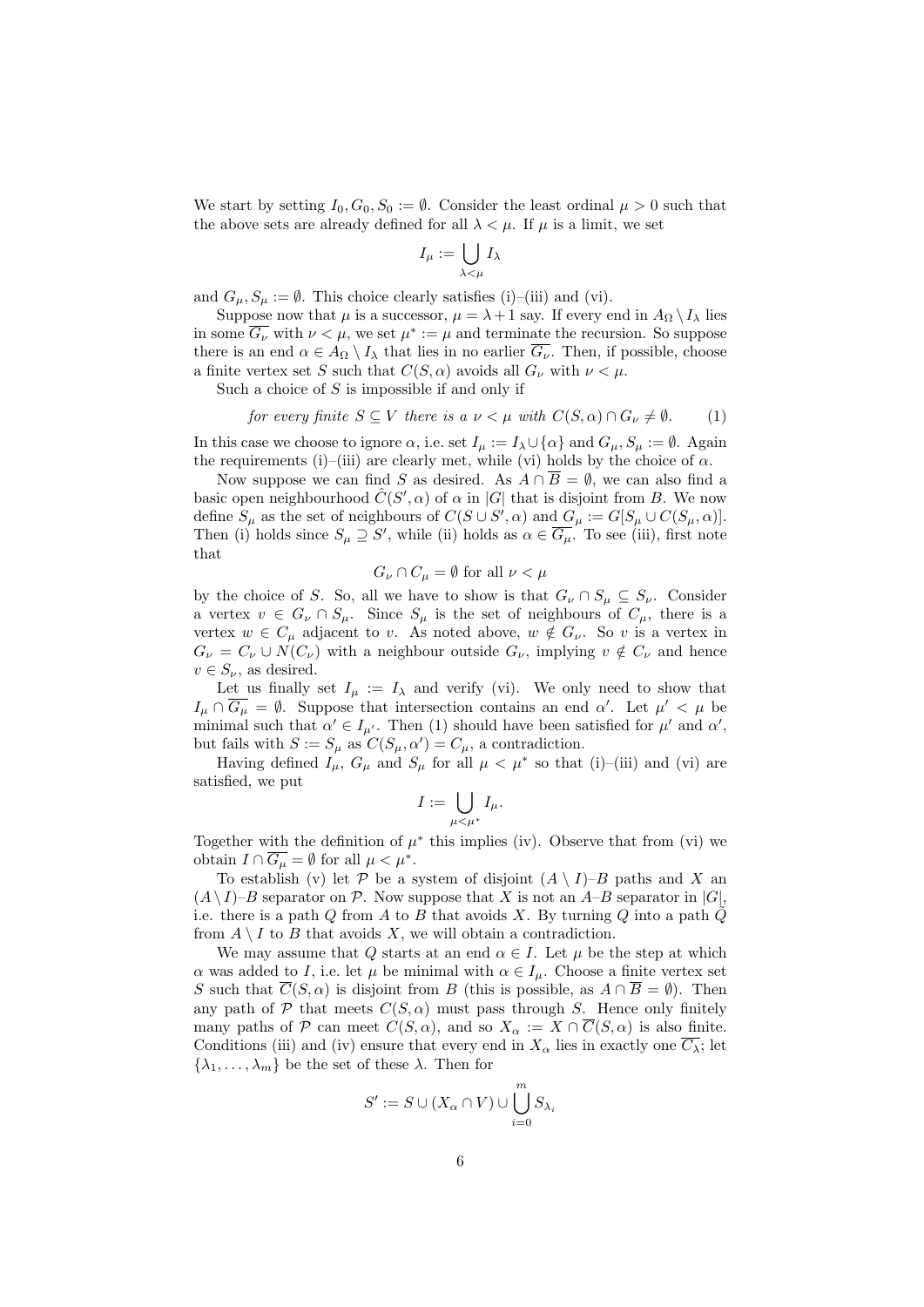we have

$$
\overline{C}(S', \alpha) \cap X = \emptyset.
$$

Now, all we need is a point of  $A \setminus I$  that lies in  $\overline{C}(S', \alpha)$  (and thus can be used to change Q into the desired path). Indeed, if there is an ordinal  $\lambda < \mu$  such that  $G_{\lambda} \neq \emptyset$  and

$$
C_{\lambda} \subseteq C(S', \alpha),\tag{2}
$$

we can complete the proof as follows. By (ii) for  $\lambda$  there will be an end  $\alpha' \in A$ in  $\overline{C_{\lambda}} \subseteq \overline{C}(S', \alpha)$ . Since  $I \cap \overline{G_{\lambda}} = \emptyset$ , we have  $\alpha' \in A \setminus I$ . Take an  $\alpha' \neg Q$  path P in  $\overline{C}(S', \alpha)$  with last vertex x, say. Then P avoids X, and hence so does the path  $\tilde{Q} := PxQ$ . Thus,  $\tilde{Q}$  is as desired.

So suppose there is no ordinal  $\lambda < \mu$  satisfying (2). Then for all  $\lambda < \mu$  we have either  $C_{\lambda} \cap C(S', \alpha) = \emptyset$  or  $C_{\lambda} \cap S' \neq \emptyset$ . As all the  $C_{\lambda}$  are disjoint by (iii), only finitely many of them meet  $S'$ ; let  $\lambda_{m+1}, \ldots, \lambda_n$  be the corresponding ordinals. Then

$$
S'' := S' \cup \bigcup_{i=m+1}^n S_{\lambda_i}
$$

satisfies  $C(S'', \alpha) \cap C_{\lambda} = \emptyset$  for all  $\lambda < \mu$ .

However,  $G_{\lambda} \cap C(S'', \alpha)$  cannot be empty for all  $\lambda < \mu$ , as this would contradict (1) for step  $\mu$  with  $S := S''$ . So there exists an ordinal  $\lambda < \mu$  with  $S_{\lambda} \cap C(S'', \alpha) \neq \emptyset$ . A vertex v in this intersection must have a neighbour in  $C_{\lambda}$ , which then also lies in  $S' \cup C(S', \alpha)$  because  $C(S'', \alpha) \subseteq C(S', \alpha)$ . Thus,

$$
(S' \cup C(S', \alpha)) \cap C_{\lambda} \neq \emptyset.
$$

Since  $C_{\lambda} \nsubseteq C(S', \alpha)$  by assumption, this implies that  $C_{\lambda}$  meets S'. But then  $\lambda \in \{\lambda_{m+1}, \ldots, \lambda_n\}$  and hence  $S_{\lambda} \subseteq S''$ , contradicting the fact that v lies in both  $S_{\lambda}$  and  $C(S'', \alpha)$ .  $\Box$ 

For our end-to-vertex reduction we need two more lemmas.

**Lemma 3.3.** [6] Let H be a subgraph of a graph G, let  $S \subseteq V(H)$  be finite, and let  $T \subseteq V(H) \cup \Omega(G)$  be such that  $T \subseteq \overline{H}$ . Then  $\overline{H}$  contains a set  $\mathcal P$  of disjoint  $S-T$ -paths and an  $S-T$ -separator (in  $\overline{H}$ ) on  $\mathcal{P}$ .

For a set T of vertices in a graph  $H$ , a  $T$ -path is a path that meets  $T$  only in its first and last vertex. A set of paths will be called *disjoint outside* a given subgraph  $Q \subseteq H$  if distinct paths meet only in  $Q$ .

**Lemma 3.4.** [13, 6] Let H be a graph,  $T \subseteq V(H)$  finite, and  $k \in \mathbb{N}$ . Then H has a subgraph H' containing T such that for every T-path  $Q = s \dots t$  in H meeting  $H - H'$  there are k distinct T-paths from s to t in  $H'$  that are disjoint outside Q.

Our next lemma allows us to replace the set  $A \subseteq V \cup \Omega$  in Theorem 2.2 with a set  $A'$  consisting only of vertices.

**Lemma 3.5.** Let  $G = (V, E, \Omega)$  be a graph, and let  $A, B \subseteq V \cup \Omega$  be such that  $A \cap \overline{B} = \emptyset = \overline{A} \cap B$ . Then there are a minor  $G' = (V', E', \Omega')$  of G and sets  $A' \subseteq V', B' \subseteq V' \cup \Omega'$  satisfying

(i)  $|A'| \leq |A|$ ;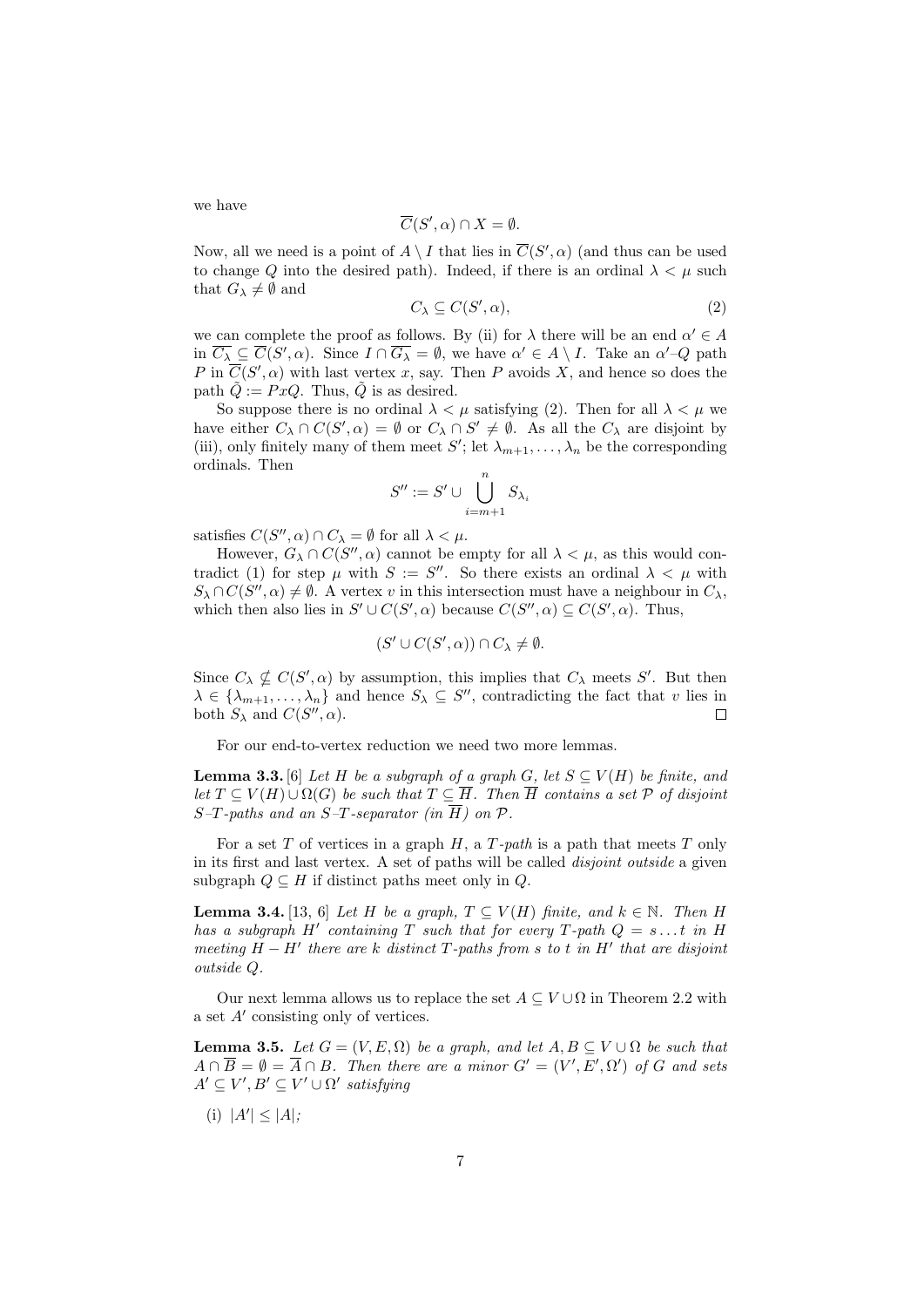- (ii) if  $B \subseteq V$  then  $B' \subseteq B$ ;
- (iii)  $A' \cap \overline{B'} = \emptyset = \overline{A'} \cap B'$ ;
- (iv)  $G$  satisfies the Erdős-Menger-conjecture for  $A$  and  $B$  if  $G'$  satisfies it for  $A'$  and  $B'$ .

*Proof.* Applying Lemma 3.2 with  $A_{\Omega} := A \cap \Omega$  we obtain an ordinal  $\mu^*$ , subgraphs  $G_{\mu}$ , finite vertex sets  $S_{\mu}$  and a set of ends  $I \subseteq A$ . Our aim is to change G into  $G'$  by deleting and contracting certain connected subgraphs of our graphs  $G_{\mu} - S_{\mu}$ . By Lemma 3.2 (iii) we shall be able to do this independently for the various  $G_{\mu}$ : for each  $\mu < \mu^*$  separately, we shall find in  $G_{\mu} - S_{\mu}$  a set  $\mathcal{D}_1(\mu)$ of connected subgraphs to be deleted, and another set  $\mathcal{D}_2(\mu)$  of connected subgraphs that will be contracted.

Fix  $\mu < \mu^*$ . If  $G_{\mu}$  is empty we let  $\mathcal{D}_1(\mu) = \mathcal{D}_2(\mu) = \emptyset$ . Assume now that  $G_{\mu} \neq \emptyset$ . Put  $A_{\mu} := A \cap \overline{G_{\mu}}$ . Applying Lemma 3.3 to  $H = G_{\mu}$  we find in  $\overline{G_{\mu}}$ a finite set P of disjoint  $S_{\mu}-A_{\mu}$  paths and an  $S_{\mu}-A_{\mu}$  separator  $X_{\mu}$  on P. We write  $X_{\mu} = U_{\mu} \cup O_{\mu}$ , where  $U_{\mu} = X_{\mu} \cap V$  and  $O_{\mu} = X_{\mu} \cap \Omega$ , both of which are finite since  $|X_\mu| \leq |\mathcal{P}| \leq |S_\mu|$ . Moreover,

$$
U_{\mu} \text{ separates } S_{\mu} \text{ from } A_{\mu} \setminus O_{\mu} \text{ in } G. \tag{3}
$$

Indeed, every  $S_\mu$ – $(A_\mu \setminus O_\mu)$  path in G lies in  $\overline{G_\mu}$  and hence meets  $X_\mu$ , and since it cannot meet  $O_{\mu}$  unless it ends there, it meets  $X_{\mu}$  in  $U_{\mu}$ .

We define  $\mathcal{D}_1(\mu)$  as the set of all the components D of  $G-U_\mu$  whose closure D meets  $A_\mu \setminus O_\mu$ . By (3), these components satisfy  $D ⊆ G_\mu - S_\mu$ , and their neighbourhood  $N(D) \subseteq U_\mu$  in G is finite. In addition,

$$
\overline{D} \cap O_{\mu} = \emptyset \text{ for all } D \in \mathcal{D}_1(\mu). \tag{4}
$$

For if  $\alpha \in \overline{D} \cap O_{\mu}$ , say, and P is the  $S_{\mu}-A_{\mu}$  path in P that ends in  $\alpha$ , then P has a tail in D. Since P does not meet  $U_{\mu} \supseteq N(D)$ , this implies  $P \subseteq \overline{D}$ . Consequently,  $S_u \cap D$  is not empty as it contains at least the first vertex of P. This contradicts  $D \subseteq G_{\mu} - S_{\mu}$ .

Put

$$
H_{\mu} := G_{\mu} - \bigcup \mathcal{D}_1(\mu).
$$

Note that, as every  $v \in U_u$  lies on a path in  $\mathcal{P}$ ,

$$
G_{\mu}
$$
 contains a set of disjoint  $H_{\mu}$ - $A_{\mu}$  paths whose set of first points  
is  $U_{\mu}$ . (5)

By (3) and the definition of  $H_{\mu}$ , we have  $\overline{H_{\mu}} \cap A \subseteq U_{\mu} \cup O_{\mu} = X_{\mu}$ . Since  $O_{\mu}$ is finite, we can extend  $U_{\mu} \cup S_{\mu}$  to a finite set  $T_{\mu} \subseteq V(H_{\mu})$  that separates the ends in  $O_\mu$  pairwise in G. Let  $H'_\mu$  be the finite subgraph of  $H_\mu$  containing  $T_\mu$ which Lemma 3.4 provides for  $k := |S_{\mu}| + 1$ , and for each  $\alpha \in O_{\mu}$  let  $D_{\alpha}$  be the component of  $G - H'_{\mu}$  to which  $\alpha$  belongs. Finally, we conclude our definitions for  $\mu$  by setting  $\mathcal{D}_2(\mu) := \{D_\alpha \mid \alpha \in O_\mu\}.$ 

Define for  $i = 1, 2$ 

$$
\mathcal{D}_i := \bigcup_{\mu < \mu^*} \mathcal{D}_i(\mu).
$$

Observe that, by Lemma 3.2 (iii) and since their neighbourhoods in  $G$  are finite, the elements of  $\mathcal{D}_1 \cup \mathcal{D}_2$  have pairwise disjoint closures.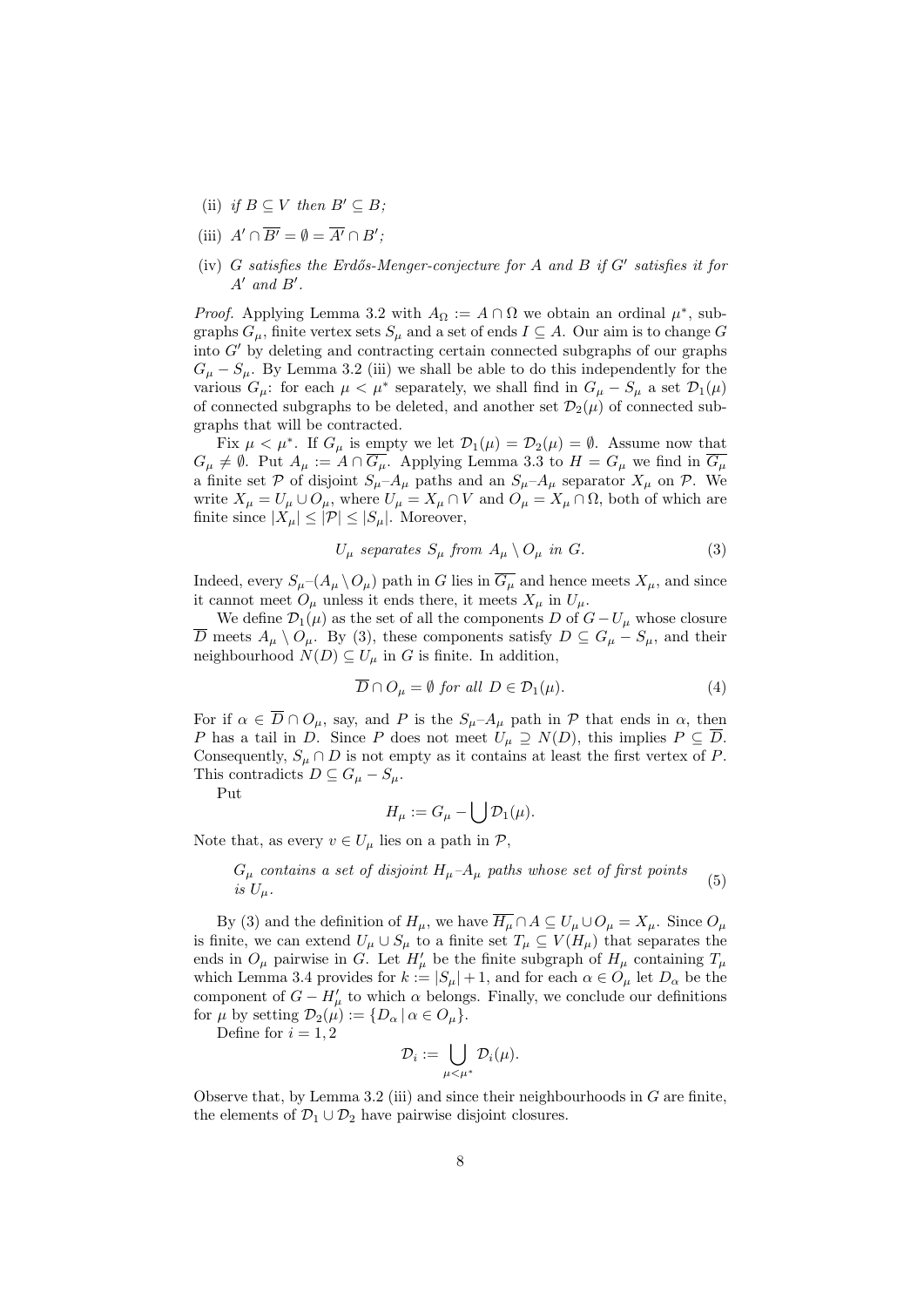Before we can define G', we first have to introduce a graph  $\tilde{G} = (\tilde{V}, \tilde{E}, \tilde{\Omega})$ from which we will obtain G' by deleting certain vertices. Let  $\tilde{G}$  be obtained from  $G - \bigcup \mathcal{D}_1$  by contracting every  $D_\alpha \in \mathcal{D}_2$  to a single vertex  $a_\alpha$ , and put

$$
A^* := \{ a_\alpha \, | \, D_\alpha \in \mathcal{D}_2 \}.
$$

Then for  $Z := \bigcup \mathcal{D}_1 \cup \bigcup \mathcal{D}_2$  we have

$$
G - Z = G \cap \tilde{G} = \tilde{G} - A^*.
$$

By Lemma 3.2 (iii) and by  $(3)$ , the union of the sets of paths in  $(5)$  for all  $\mu < \mu^*$  is a set of disjoint paths. Thus, for  $U := \bigcup_{\mu \leq \mu^*} U_\mu$ 

there is a set of disjoint  $U-A$  paths whose set of first points is  $U$ , and whose paths meet  $\tilde{G}$  only in U. (6)

An important property of  $\tilde{G}$  is that the ends of G in  $B \cap \Omega$  correspond closely to ends of  $\tilde{G}$ . To establish this correspondence formally, we begin with the following observation:

Every ray of an end 
$$
\beta \in B
$$
 has a tail in  $G - Z$ . (7)

To see this, recall that all the  $D \in \mathcal{D}_1 \cup \mathcal{D}_2$  have pairwise disjoint closures, and that each of them is a connected subgraph of  $G$  whose closure contains an end or a vertex of A. Hence, a ray R of  $\beta$  meets only finitely many  $D \in \mathcal{D}_1 \cup \mathcal{D}_2$ , as we could otherwise find infinitely many disjoint R–A paths, giving  $\overline{A} \cap B \neq \emptyset$ by Lemma 2.1 – a contradiction. Also, R meets every  $D \in \mathcal{D}_1 \cup \mathcal{D}_2$  only finitely often. Indeed, D lies in  $G_{\mu}$  for some  $\mu < \mu^*$  and is thus, by Lemma 3.2 (i), separated from  $\beta$  by its finite set of neighbours  $N(D)$ . This establishes (7).

Let  $R_1, R_2$  be two rays in  $G \cap \tilde{G}$ , and assume that the end of  $R_1$  lies in  $B$ . Then  $R_1$  and  $R_2$  are equivalent in  $G$  if and only if they are equivalent in  $\tilde{G}$ . (8)

To prove (8), suppose first that  $R_1, R_2$  are equivalent in  $G$ , i.e. belong to the same end  $\beta \in B$ . Then there is a ray  $R_3$  that meets both  $R_1$  and  $R_2$  infinitely often, and hence ends in  $\beta$ . By (7),  $R_3$  has a tail in  $G - Z = \tilde{G} - A^*$ , showing that  $R_1$  and  $R_2$  are equivalent also in  $\tilde{G}$ .

Conversely, if  $R_1$  and  $R_2$  are joined in  $\tilde{G}$  by infinitely many disjoint paths, we can replace any vertices  $a_{\alpha} \in \tilde{V} \setminus V = A^*$  on these paths by finite paths in  $D_{\alpha}$  to obtain infinitely many disjoint  $R_1-R_2$  paths in G. This completes the proof of (8).

We can now define our correspondence between the ends in  $B$  and certain ends of  $\tilde{G}$ . For every end  $\beta \in \overline{B}$  there is by (7) an end  $\beta' \in \tilde{\Omega}$  such that  $\beta \cap \beta' \neq \emptyset$ . By (8), this end  $\beta'$  is unique and the map  $\beta \mapsto \beta'$  is injective. Moreover,

$$
\tilde{B} := (B \cap V) \cup \{ \beta' \mid \beta \in B \cap \Omega \} \subseteq \tilde{V} \cup \tilde{\Omega}
$$

by Lemma 3.2 (i). For each  $\mu < \mu^*$ , let

$$
\tilde{A}_{\mu} := U_{\mu} \cup \{ a_{\alpha} \mid \alpha \in O_{\mu} \},
$$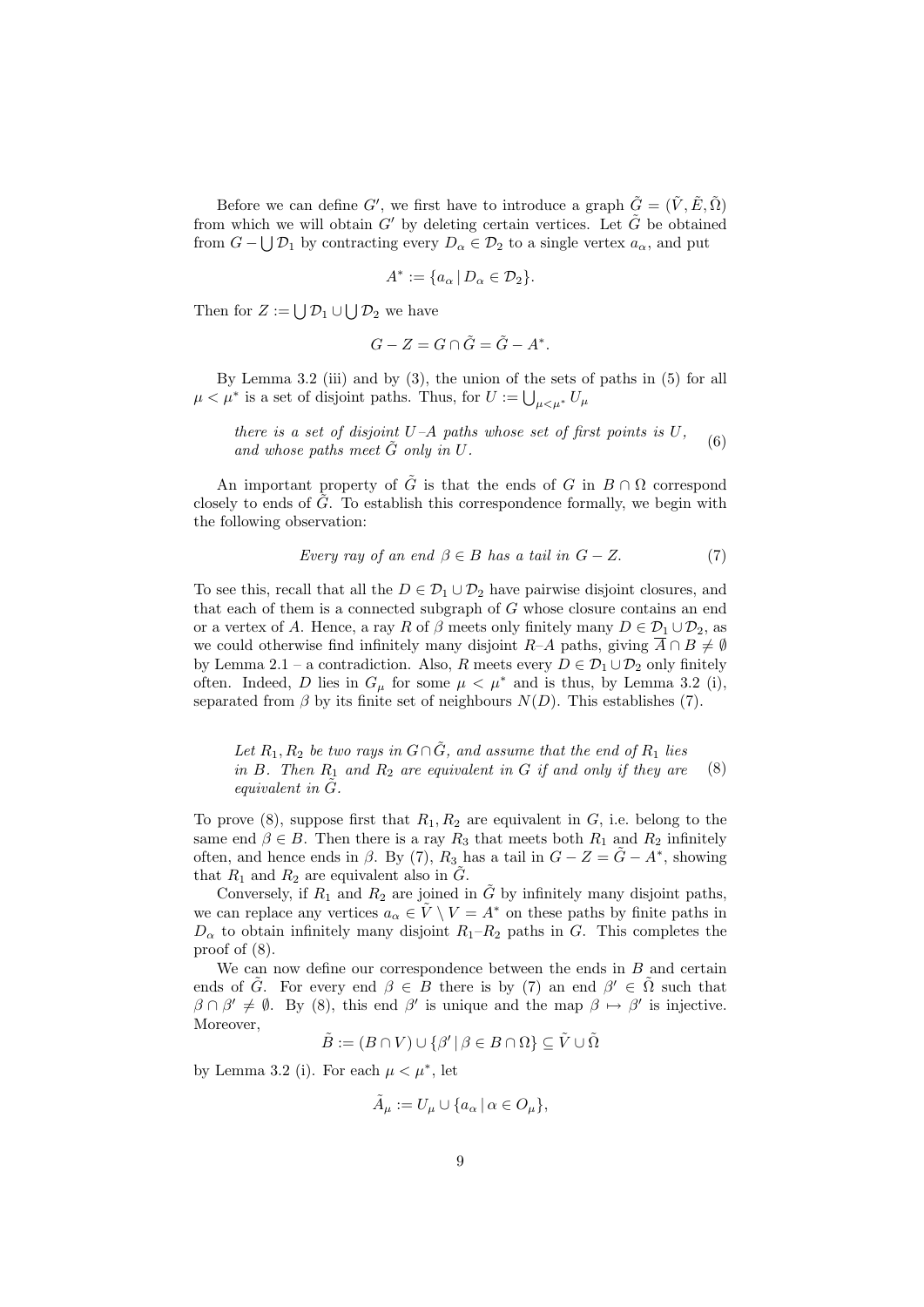if  $G_{\mu} \neq \emptyset$ ; if  $G_{\mu} = \emptyset$ , put  $A_{\mu}$ ,  $\tilde{A}_{\mu} := \emptyset$ . Then let

$$
\tilde{A} := \left( A \setminus \left( \bigcup_{\mu < \mu^*} A_{\mu} \cup I \right) \right) \cup \bigcup_{\mu < \mu^*} \tilde{A}_{\mu},
$$

which is a subset of  $\tilde{V}$  by Lemma 3.2 (iii),(iv). Finally, let

$$
G' := \tilde{G} - (\tilde{A} \cap \tilde{B}).
$$

To show the assertions (i)–(iv), we will apply Lemma 3.1 to the graph  $\tilde{G}$  and the sets  $\tilde{A}$  and  $\tilde{B}$ .

So, let us show that

$$
(\overline{\tilde{A}}\setminus \tilde{A})\cap \tilde{B}=\emptyset=\tilde{A}\cap (\overline{\tilde{B}}\setminus \tilde{B})
$$

(with closures taken in  $|\tilde{G}|\rangle$ ). We trivially have  $\tilde{A} \cap (\overline{\tilde{B}} \setminus \tilde{B}) = \emptyset$  because  $\tilde{A} \subseteq \tilde{V}$ . To prove that  $(\overline{A} \setminus \tilde{A}) \cap \tilde{B} = \emptyset$ , consider an end  $\beta' \in \tilde{B}$ . The corresponding end  $\beta \in B$  has a neighbourhood  $C := \hat{C}(S, \beta)$  in |G| that avoids A. By (6), and since S is finite, the intersection  $C \cap U =: U_C$  is finite. Also, as in the proof of (7), C may meet only finitely many  $D_{\alpha} \in \mathcal{D}_2$ . Denote by  $O_C$  the set of the corresponding  $a_{\alpha} \in \tilde{G}$ . Adding to  $S \setminus Z$  the sets  $U_C$  and  $O_C$  then yields a finite set  $S' \subseteq \tilde{V}$  such that the neighbourhood  $\hat{C}'(S', \beta')$  in  $|\tilde{G}|$  even avoids  $\tilde{A}$ .

Thus, Lemma 3.1 is applicable and yields sets  $A' \subseteq V'$  and  $B' \subseteq V' \cup \Omega'$ satisfying (iii). For (i) use Lemma 3.1 (i), and observe that  $|\tilde{A}| \leq |A|$ . (Indeed,  $\tilde{A}$  is comprised of two sets, one of which is contained in A. The other set,  $\bigcup_{\mu<\mu^*}\tilde{A}_{\mu}$ , has cardinality at most |A| by (6).) Assertion (ii) follows from the definition of  $\tilde{B}$  and Lemma 3.1 (ii).

We now prove assertion (iv) of the lemma. Suppose  $G'$  satisfies the Erdős-Menger conjecture for A' and  $B'$ . Then, by Lemma 3.1, there is also in  $\tilde{G}$  a set  $\tilde{P}$  of disjoint  $\tilde{A}-\tilde{B}$  paths and an  $\tilde{A}-\tilde{B}$  separator  $\tilde{X}$  on  $\tilde{P}$ . In order to turn  $\tilde{P}$ into a set  $\mathcal{P} := \{P \mid \tilde{P} \in \tilde{\mathcal{P}}\}$  of disjoint  $\tilde{A} - B$  paths in G, consider any  $\tilde{P} \in \tilde{\mathcal{P}}$ . If the first point a of  $\tilde{P}$  lies in A we leave  $\tilde{P}$  unchanged, i.e. set  $P := \tilde{P}$ . If  $a \in \tilde{A} \setminus (A \cup A^*)$ , then  $a \in U_\mu$  for some  $\mu < \mu^*$ , and we let P be the union of  $\tilde{P}$  with an  $A_{\mu}-U_{\mu}$  path in  $G_{\mu}$  that ends in a; this can be done disjointly for different  $\tilde{P} \in \tilde{\mathcal{P}}$  if we use the paths from (6). Moreover, the  $A_{\mu}-H_{\mu}$  path concatenated with  $\tilde{P}$  in this way has only its last vertex in  $\tilde{G}$ , so it will not meet any other vertices on  $\tilde{\mathcal{P}}$ . Finally if  $a = a_{\alpha} \in A^*$ , we let P be obtained from  $\tilde{P}$  by replacing a with a path in  $D_{\alpha}$  that starts at the end  $\alpha$  and ends at the vertex of  $D_{\alpha}$  incident with the first edge of  $\tilde{P}$  (the edge incident with a). In all these cases we have  $P \subseteq G$ , because  $\tilde{P}$  has no vertex in  $A^*$  other than possibly a. And no vertex of  $P$  other than possibly its last vertex lies in  $B$ , because  $B \cap V = \overline{B} \cap V$  and any new initial segment of P lies in a subgraph  $G_{\lambda} - S_{\lambda}$  of  $G$  which avoids  $B$  by Lemma 3.2 (i).

It remains to check that the paths  $P$  just defined have distinct last points in  $B$  even when the last points of the corresponding paths  $P$  are ends. However if  $\tilde{P}$  ends in  $\beta' \in \tilde{B}$  then its tail  $\tilde{P} - a \subseteq P \subseteq G$  is equivalent in  $\tilde{G}$  to some ray in  $β' ∩ β$ , by definition of  $β'$ . By (8) this implies  $\tilde{P} - a ∈ β$ , so the last point of P is  $\beta \in B$ . And since the map  $\beta \mapsto \beta'$  is well defined, these last points differ for distinct P, because the corresponding paths  $\tilde{P}$  have different endpoints  $\beta'$ by assumption.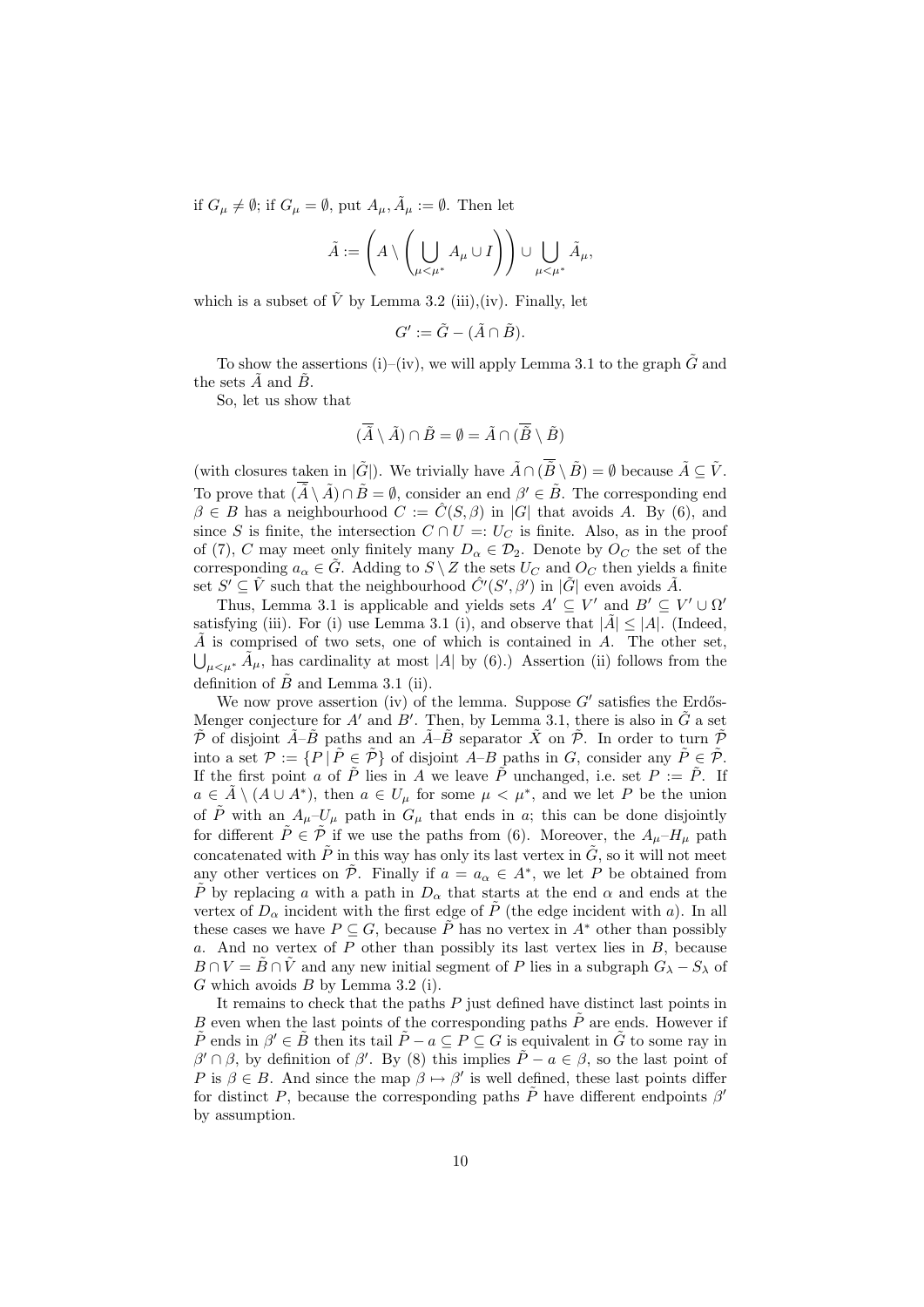We still need an A–B separator on P. The only vertices  $x \in \tilde{X}$  that do not lie on the path P obtained from the path  $\tilde{P}$  containing x are points in  $A^*$ . So let X be obtained from  $\tilde{X}$  by replacing every end  $\beta' \in \tilde{X} \cap \tilde{B}$  with the corresponding end  $\beta \in B$  and replacing every  $a_{\alpha} \in \tilde{X} \cap A^*$  with the end  $\alpha \in A$ . Since  $P \in \mathcal{P}$  starts in  $\alpha$  if  $\tilde{P}$  starts in  $a_{\alpha}$  (and P ends in  $\beta$  if  $\tilde{P}$  ends in  $\beta'$ ), this set X consists of a choice of one point from every path in  $P$ .

Let us then show that

$$
X \text{ is an } A - B \text{ separator in } G. \tag{9}
$$

Suppose there exists a path  $Q \subseteq G - X$  that starts in A and ends in B. Lemma 3.2 (v) enables us to choose Q as a path starting in  $A \setminus I$ . Our aim is to turn Q into an  $\tilde{A}-\tilde{B}$  path  $Q'$  in  $\tilde{G}$  that avoids  $\tilde{X}$ , which contradicts the choice of  $\tilde{X}$ .

If Q meets  $\bigcup \mathcal{D}_1$ , it has a last vertex there by (7), in  $D \in \mathcal{D}_1(\lambda)$ , say. Its next vertex a lies in  $U_{\lambda}$ , by the definition of D. We then define (for the time being)  $Q'$  as the final segment  $aQ$  of Q starting at a. If Q has no vertex in  $\bigcup \mathcal{D}_1$ , then either the first point of Q is a vertex  $a \in A \cap \tilde{A}$  (in which case we put  $Q' := Q$ , or Q starts at an end  $\alpha \in A \backslash I$ . By Lemma 3.2 (iv), there exists a  $\lambda < \mu^*$  such that  $\alpha \in \overline{G}_{\lambda}$ , which implies  $\alpha \in O_{\lambda}$ . We make  $a := a_{\alpha}$  the starting vertex of Q' and continue Q' along Q, beginning with the last  $D_{\alpha}-\hat{G}$  edge on Q. Our assumption of  $\alpha \notin X$  implies that  $a_{\alpha} \notin \tilde{X}$ , by the definition of X. Thus in the first two cases,  $Q'$  is now a path in  $G - \bigcup \mathcal{D}_1$ ; in the third,  $Q'$  is a path in  $(G - \bigcup \mathcal{D}_1)/D_\alpha$ , which starts at the vertex  $a \in \tilde{A}$  and avoids  $\tilde{X}$ .

However,  $Q'$  may still meet  $\mathcal{D}_2$ . And although we know from (7) that  $Q'$  has a last vertex in  $\bigcup \mathcal{D}_2$ , say in  $D_{\alpha'}$ , we cannot simply shorten  $Q'$  to a path  $a_{\alpha'}Q'$ in G, because it may happen that  $a_{\alpha'} \in X$ . Instead, we will use Lemma 3.4 to replace any segments of  $Q'$  that meet some  $D_{\alpha} \in \mathcal{D}_2$  (with  $a_{\alpha} \neq a$ ) by paths through the corresponding  $G_{\mu}$  that avoid  $\tilde{X}$ . As we only have to deal with a finite initial segment of  $Q'$  and the  $D_{\alpha}$  are all disjoint, we are able to modify  $Q'$ step by step. Eventually, we will obtain a (walk that can be pruned to a) path  $Q'$  in  $\tilde{G}$  that avoids  $\tilde{X}$ , yielding the desired contradiction.

So consider a segment of  $Q'$  that meets some  $D_{\alpha} \in \mathcal{D}_2$ . By definition of  $D_{\alpha}$ we may assume that segment to be a  $T_{\mu}$ -path  $sQ't$  in  $H_{\mu}$ , where  $\mu$  is such that  $D_{\alpha} \subseteq G_{\mu}$ . By definition of  $H'_{\mu}$  (which is a subgraph of  $\tilde{G}$  by Lemma 3.2 (iii), i.e. no parts of  $H'_{\mu}$  were deleted or contracted when we defined  $\tilde{G}$ ), there are  $|S_\mu|+1$  paths from s to t in  $H'_\mu$  that are disjoint outside sQ't. But  $H'_\mu$  contains at most  $|S_\mu|$  vertices from  $\tilde{X}$ : since these lie on disjoint paths ending in  $\tilde{B}$  and  $S_{\mu}$  separates  $H'_{\mu} \subseteq G_{\mu}$  from B in G and hence from  $\tilde{B}$  in  $\tilde{G}$ , all of these paths must meet  $S_{\mu}$ . So one of our  $|S_{\mu}| + 1$  s-t paths in  $H'_{\mu}$  avoids  $\tilde{X}$ , and we can use this path to replace  $sQ'$  on  $Q'$ . This completes the proof of (9).

We can now repeat the reduction for the ends of B.

**Lemma 3.6.** Let  $G = (V, E, \Omega)$  be a graph, and let  $A, B \subseteq V \cup \Omega$  be such that  $A \cap \overline{B} = \emptyset = \overline{A} \cap B$ . Then there are a minor G' of G and sets  $A', B' \subseteq V(G')$ satisfying

- (i)  $|A'| \leq |A|$ ,
- (ii)  $G$  satisfies the Erdős-Menger conjecture for  $A$  and  $B$  if  $G'$  satisfies it for  $A'$  and  $B'$ .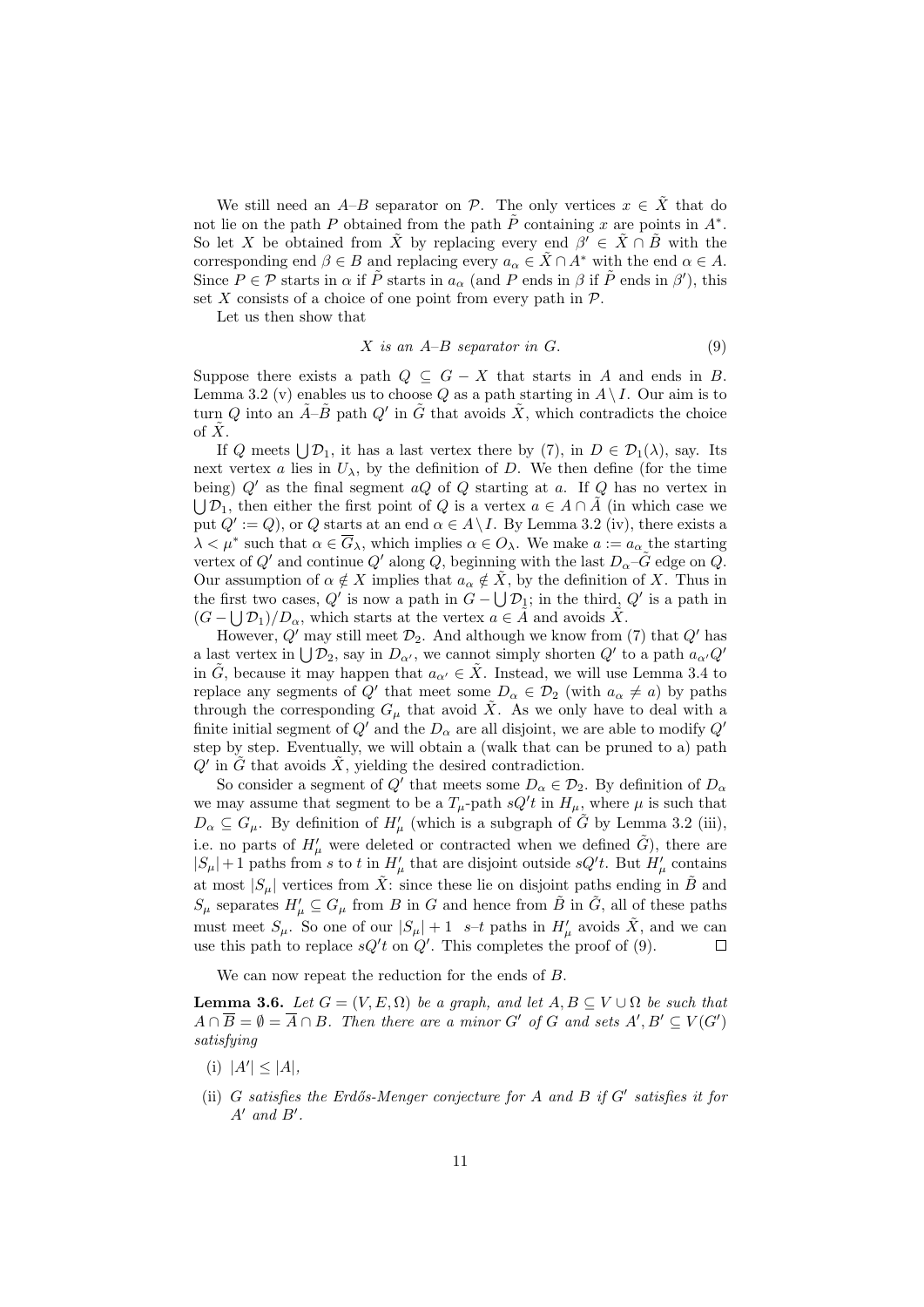Proof. Apply Lemma 3.5 twice, once for A and once for B.

By Lemma 3.6, we already have the main case of Theorem 2.2:

**Proposition 3.7.** Let  $G = (V, E, \Omega)$  be a graph, let  $A, B \subseteq V \cup \Omega$  be such that  $(\overline{A} \setminus A) \cap B = \emptyset = A \cap (\overline{B} \setminus B)$ , and let A be countable. Then G satisfies the  $Erd\tilde{o}s-Menger$  conjecture for  $A$  and  $B$ .

Proof. Use Lemmas 3.1 and 3.6, and Theorem 1.1.  $\Box$ 

The next section will be spent on strengthening Proposition 3.7 to the full generality of Theorem 2.2.

# 4 Countable separators

In this section we prove Theorem 2.2. But first, let us establish a weaker version in which the separator X also satisfies  $A \cap (\overline{X} \setminus X) = \emptyset$ :

**Lemma 4.1.** Let  $G = (V, E, \Omega)$  be a graph, let  $A, B \subseteq V \cup \Omega$  satisfy  $A \cap \overline{B} =$  $\emptyset = \overline{A} \cap B$ , and suppose there exists a countable A–B separator  $X \subseteq V \cup \Omega$  in G with  $A \cap (\overline{X} \setminus X) = \emptyset$ . Then G satisfies the Erdős-Menger conjecture for A and B.

*Proof.* First, we find a countable  $A-B$  separator Y and a set  $\mathcal{P}_Y$  of disjoint  $Y-A$ paths satisfying

- (a) in every  $y \in Y$  there starts a path of  $\mathcal{P}_Y$ ;
- (b)  $Y \cap \Omega \subseteq A \cup B$ ;
- (c)  $(\overline{Y} \setminus Y) \cap B = \emptyset = Y \cap (\overline{B} \setminus B).$

We may clearly assume that  $X \cap \Omega \subseteq A \cup B$ . As  $\overline{A} \cap B = \emptyset$ , this implies that  $X \cap (\overline{A} \setminus A) = \emptyset$ . As also  $A \cap (\overline{X} \setminus X) = \emptyset$  and X is countable, we can use Proposition 3.7 to obtain a set  $\mathcal{P}_1$  of disjoint X–A paths and an X–A separator Y on  $\mathcal{P}_1$  in G.

We claim that  $Y$  together with the set

$$
\mathcal{P}_Y := \{ yP \mid P \in \mathcal{P}_1 \text{ and } y \in Y \cap P \}
$$

of disjoint  $Y-A$  paths is as desired.

Indeed, Y is countable because  $\mathcal{P}_1$  is. Further, Y is an A–B separator in G: any path starting in  $B$  and ending in  $A$  meets  $X$  and thus has a subpath  $P$ starting in  $X$  and ending in  $A$ . But then  $P$  also meets  $Y$ . The conditions (a) and (b) are easily checked; for the latter recall that we assumed  $X \cap \Omega \subseteq A \cup B$ .

Next, we show (c). By (b), any end  $\alpha \in Y \cap (\overline{B} \setminus B)$  lies in  $A \cap \overline{B}$ , which is empty by assumption. Now consider an end  $\beta \in (\overline{Y} \setminus Y) \cap B$ . Every neighbourhood of  $\beta$  contains a point of Y; it even contains infinitely many points of Y, as otherwise we could find a neighbourhood containing no point of  $Y$ . Choose a neighbourhood  $\hat{C}(S, \beta)$  of  $\beta$  that contains no point of A (which is possible, as  $\overline{A} \cap B = \emptyset$ ). The infinitely many points of Y lying in  $\hat{C}(S, \beta)$  are linked to A by disjoint paths in  $\mathcal{P}_Y$ . All of these infinitely many paths must meet the finite set  $S$ , a contradiction. Therefore,  $(c)$  is proved.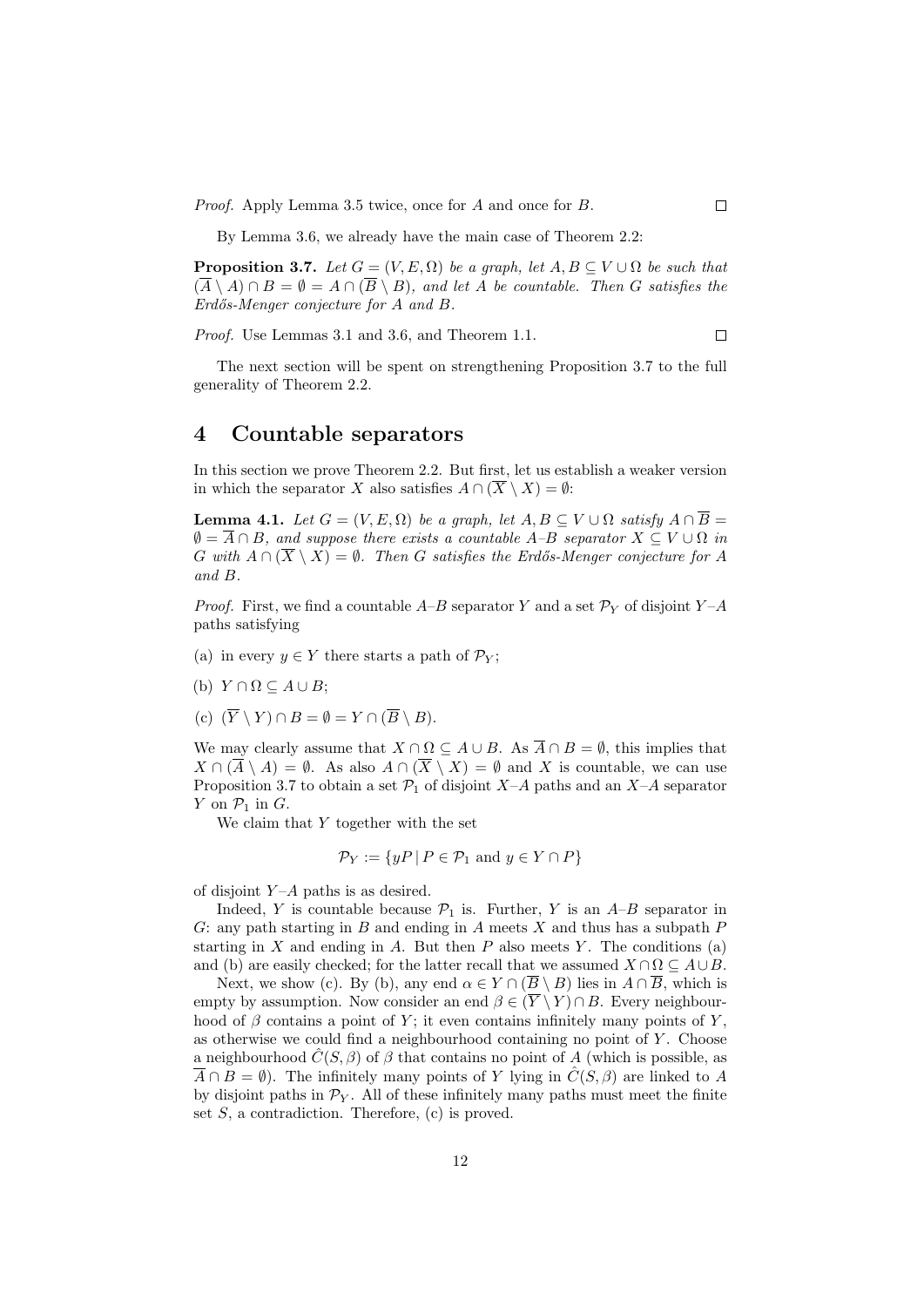Having found Y and  $\mathcal{P}_Y$ , we now apply Proposition 3.7 again, this time for the sets Y and B. Thus, we get a system  $\mathcal{P}_2$  of disjoint B–Y paths and a B–Y separator  $Z$  on  $\mathcal{P}_2$  in  $G$ .

Finally, let  $P$  be the system of disjoint  $B-A$  paths obtained by concatenating every  $B-Y$  path  $P \in \mathcal{P}_2$  with the unique  $Y-A$  path  $P' \in \mathcal{P}_Y$  from (a) that starts at the endpoint of  $P$ . Note that these are indeed paths: if  $P$  terminates in an end  $\omega \in Y$  then, by (b),  $\omega \in A$  or  $\omega \in B$ . In the former case P' is trivial, in the latter case P. Clearly, Z lies on  $P$ . All that is left to show is that Z is also an  $A-B$  separator. So consider a path  $P$  that starts in  $A$  and ends in  $B$ . By definition of  $Y$ ,  $P$  meets  $Y$  and thus has a subpath starting in  $Y$  and ending in  $B$ . This subpath cannot avoid the  $Y-B$  separator  $Z$ .  $\Box$ 

We can now complete the proof of Theorem 2.2, which we restate:

**Theorem 2.2.** Let  $G = (V, E, \Omega)$  be a graph, let  $A, B \subseteq V \cup \Omega$  satisfy  $A \cap \overline{B} =$  $\emptyset = \overline{A} \cap B$ , and suppose that there exists a countable A–B separator  $X \subseteq V \cup \Omega$ in G. Then G satisfies the Erdős-Menger conjecture for A and B.

*Proof.* We will start by constructing a set  $A' \subseteq A$  and a countable  $A'-B$  separator  $X'$  with

$$
(\overline{X'} \setminus X') \cap A' = \emptyset, \tag{10}
$$

to which we will then apply Lemma 4.1.

Using Lemma 3.2 with

$$
A_{\Omega} := (\overline{X} \setminus X) \cap A,
$$

we find I,  $\mu^*$  and families  $(G_\mu)_{\mu<\mu^*}$  and  $(S_\mu)_{\mu<\mu^*}$  satisfying the assertions (i)– (v) of Lemma 3.2. As before, write  $C_{\mu} := G_{\mu} - S_{\mu}$ . Setting  $A' := A \setminus I$  and

$$
X':=\bigcup_{\mu<\mu^*}S_\mu\cup\left(X\setminus\bigcup_{\mu<\mu^*}\overline{C_\mu}\right)
$$

we claim that  $X'$  is a countable  $A'-B$  separator satisfying (10).

To see that X' is countable, recall that the sets  $\overline{C_{\mu}}$  are disjoint for different  $\mu$ (Lemma 3.2 (iii)), and that each  $\overline{C_{\mu}}$  with  $S_{\mu} \neq \emptyset$  contains an end  $\alpha \in A_{\Omega}$ (Lemma 3.2 (ii)). Since  $\alpha \in \overline{X}$  (by definition of  $A_{\Omega}$ ), we have  $\overline{C_{\mu}} \cap X \neq \emptyset$ , so by the countability of X there are only countably many such  $\mu$ .

Let us now show that  $X'$  is an  $A'-B$  separator. Consider a path  $Q$  from  $A'$ to B. Since X is an  $A-B$  separator, Q must meet X. If Q meets X outside  $X'$ , it meets X in  $\overline{C_{\mu}}$  for some  $\mu < \mu^*$ . By Lemma 3.2 (i), however, Q cannot be contained in  $\overline{C_{\mu}}$ , so Q meets  $S_{\mu} \subseteq X'$ .

To prove (10), suppose there is an end  $\omega \in (\overline{X'} \setminus X') \cap A'$ . Let us show first that

$$
\omega \notin \overline{X}.\tag{11}
$$

Suppose otherwise; then we have either  $\omega \in (\overline{X} \setminus X) \cap A = A_{\Omega}$  or  $\omega \in X \setminus X'$ . In both cases (in the first by Lemma 3.2 (iv), observe that  $\omega \notin I$  as  $\omega \in A'$ ; in the second by construction of X') there is a  $\mu < \mu^*$  with  $\omega \in \overline{G_{\mu}}$ . Then by Lemma 3.2 (iii), the sets of the form  $\hat{C}(S_{\mu}, \omega)$  are neighbourhoods of  $\omega$  that avoid X', contradicting  $\omega \in \overline{X'} \setminus X'$ .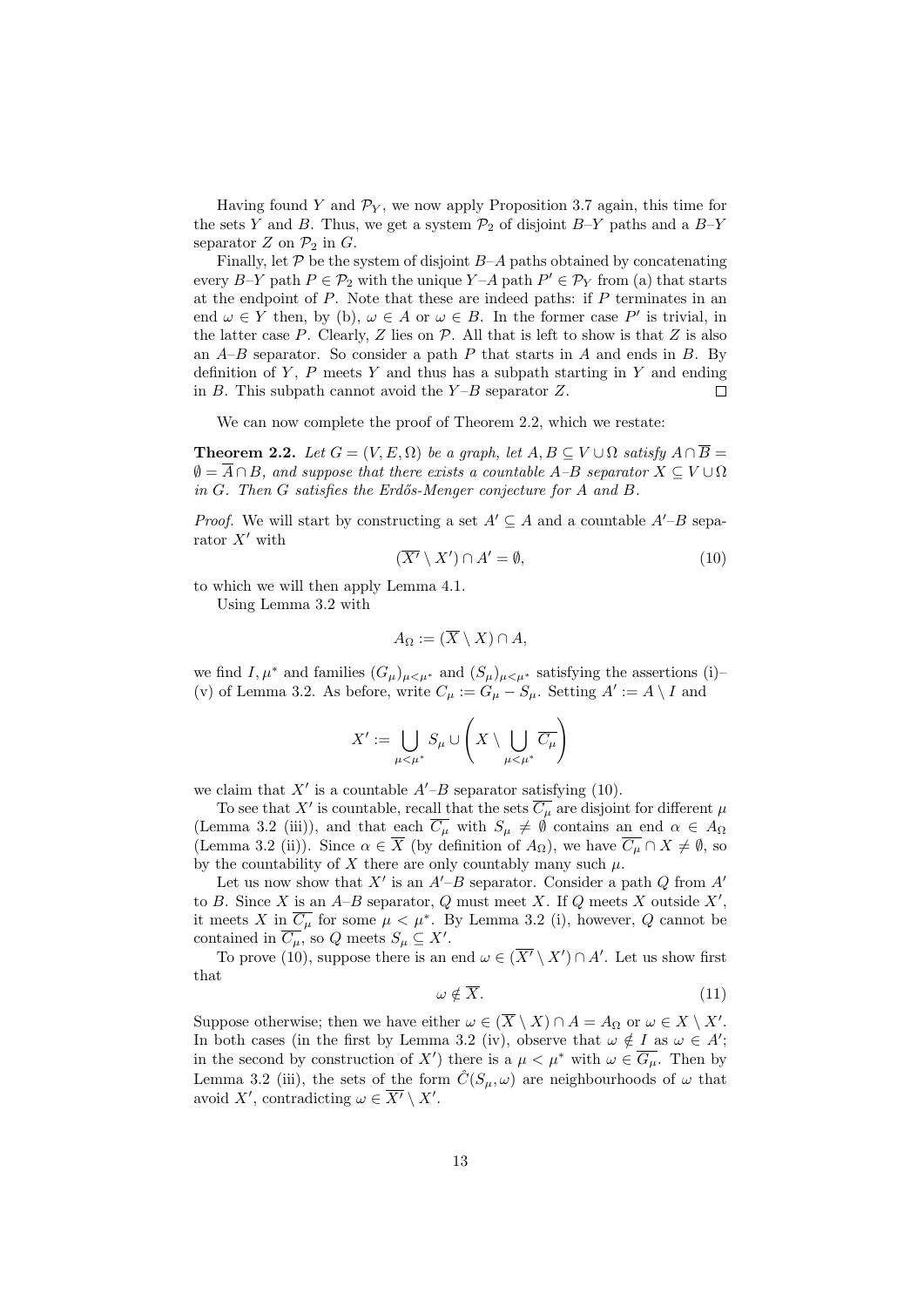By (11), there exists a finite set S such that  $C(S, \omega) \cap X = \emptyset$ . By our choice of  $\omega$ , however,  $C(S, \omega)$  contains infinitely many vertices from X', and hence from  $X' \setminus X \subseteq \bigcup_{\mu \leq \mu^*} S_{\mu}$ . Since each  $S_{\mu}$  is finite, we can thus find infinitely many  $\mu < \mu^*$  and corresponding vertices  $s_{\mu} \in S_{\mu} \cap C(S, \omega)$  that are distinct for different  $\mu$ . By Lemma 3.2 (ii) and  $S_{\mu} = N(C_{\mu})$ , each  $s_{\mu}$  sends a path  $P_{\mu} \subseteq \overline{G[C_{\mu} \cup \{s_{\mu}\}]}$  to an end in  $A_{\Omega} \subseteq \overline{X}$ . These  $P_{\mu}$  are disjoint by Lemma 3.2 (iii), so only finitely many of them meet S. Every other  $P_\mu$  lies entirely in  $\overline{C}(S,\omega)$ , so  $\overline{C}(S,\omega) \cap \overline{X} \neq \emptyset$ . But then also  $C(S,\omega) \cap X \neq \emptyset$ , contradicting our choice of S. This establishes (10).

Applying Lemma 4.1 to  $A', B$  and the separator X' (note that  $\overline{A'} \cap B = \emptyset$  $A' \cap \overline{B}$ , as  $A' \subseteq A$ ), we obtain a set P of disjoint  $A'-B$  paths and an  $A'-B$ separator on  $P$ , which by Lemma 3.2 (v) is also an  $A-B$  separator.  $\Box$ 

## 5 Disjoint closures

We restate our second main result, which we shall prove in this section.

**Theorem 2.3.** Every graph  $G = (V, E, \Omega)$  satisfies the Erdős-Menger conjecture for all sets  $A, B \subseteq V \cup \Omega$  that have disjoint closures in  $|G|$ .

Our proof follows that of Theorem 1.2 as given in [7], and in addition we will draw on techniques from the proof of Lemma 3.5. Our aim is to reduce our problem to rayless graphs, and then apply Theorem 2.4. We thus need to dispose of the ends in  $G$ , which will be achieved in three steps. First, we delete all ends in  $\overline{A}$ . More precisely, we reduce the problem to a minor  $G'$  of G and to sets  $A', B'$  so that the closure of  $A'$  contains no ends. In the next step we repeat this procedure for  $B'$ . To preserve what we have gained in the first step, we have to be careful that no new ends are introduced into  $\overline{A'}$ . All this amounts to the following lemma:

**Lemma 5.1.** Let  $G = (V, E, \Omega)$  be a graph, and let  $A, B \subseteq V \cup \Omega$  be such that  $\overline{A} \cap \overline{B} = \emptyset$ . Then there exists a minor  $G' = (V', E', \Omega')$  of G and sets  $A', B' \subseteq V' \cup \Omega'$  that satisfy the following conditions:

- (a)  $\Omega' \cap \overline{A'} = \emptyset$  (in particular  $A' \subseteq V'$ );
- (b) if  $\Omega \cap \overline{B} = \emptyset$  then  $\Omega' \cap \overline{B'} = \emptyset$  (and in particular  $B' \subseteq V'$ );
- (c)  $\overline{A'} \cap \overline{B'} = \emptyset$ ; and
- (d) the Erdős-Menger conjecture holds for A and B in  $G$  if it holds for  $A'$  and  $B'$  in  $G'$ .

Two applications of Lemma 5.1, one for A and another for B, reduces our problem to the case that G has no ends in  $\overline{A} \cup \overline{B}$ . We then eliminate the remaining ends by the following lemma from [7]:

**Lemma 5.2.** [7] Let  $G = (V, E, \Omega)$  be a graph, and let  $A, B \subseteq V$  be such that  $\Omega \cap (A \cup B) = \emptyset$ . Then G has a rayless subgraph  $G' \subseteq G$  containing  $A \cup B$  such that the Erdős-Menger conjecture for  $A$  and  $B$  holds in  $G$  if it does in  $G'$ .

Finally, we apply Theorem 2.4 to complete the proof.

It thus remains to establish Lemma 5.1. We shall need the following easy lemma from [9]: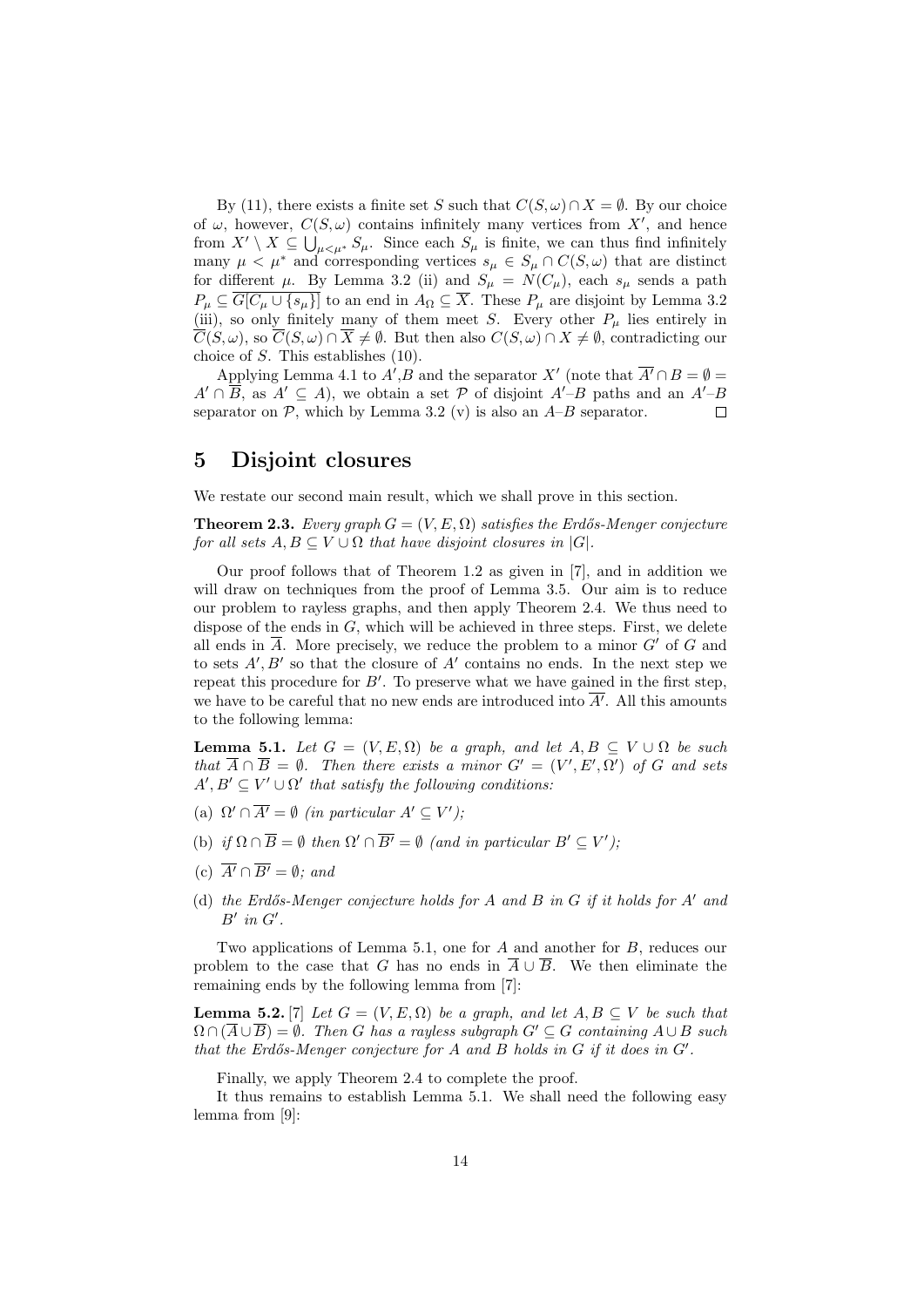**Lemma 5.3.** [9] Let G be a connected graph, and let  $U \subseteq V(G)$  be an infinite set of vertices. Then  $G$  contains either a comb with  $|U|$  teeth in  $U$  or a subdivided star with |U| leaves in U.

*Proof of Lemma 5.1.* First, we construct a subgraph  $M \subseteq G$  whose closure does not contain ends of  $\overline{A}$ . More formally, our aim is that in |G|

$$
\Omega \cap \overline{A} \cap \overline{M} = \emptyset. \tag{12}
$$

Our desired graph  $G'$  will then be obtained from a supergraph of M.

We define M by transfinite ordinal recursion, as a limit  $M = \bigcap_{\mu \leq \mu^*} M_{\mu}$ of a well-ordered descending family of subgraphs  $M_{\mu}$  indexed by ordinals. Put  $M_0 := G$ , and for a limit ordinal  $\mu \neq 0$  let  $M_{\mu} := \bigcap_{\mu' < \mu} M_{\mu'}$ . Now, consider a successor ordinal  $\mu + 1$ . If  $\Omega \cap \overline{A} \cap \overline{M_{\mu}} = \emptyset$  put  $\mu^* := \mu$  and  $M := M_{\mu}$ , and terminate the recursion. Otherwise, there is an  $\alpha_{\mu} \in \Omega \cap \overline{A} \cap \overline{M_{\mu}}$ . Since  $\overline{A} \cap \overline{B} = \emptyset$ , we can choose a finite vertex set  $L_{\mu}$  such that the open neighbourhood  $\hat{C}(L_{\mu}, \alpha_{\mu})$ is disjoint from B. Put  $C_{\mu} := C(L_{\mu}, \alpha_{\mu})$  and  $M_{\mu+1} := M_{\mu} - C_{\mu}$ . Observe that  $C_{\mu} \cap M_{\mu}$  is never empty as  $\alpha_{\mu} \in M_{\mu}$ . Thus, the recursion terminates.

Let C be the set of components of  $G-M$ . For every  $C \in \mathcal{C}$  put  $S_C := N_G(C)$ ,  $G_C := G[V(C) \cup S_C]$  and  $A_C := A \cap \overline{G_C}$ . We shall now proceed in a similar way as in the proof of Lemma 3.5: in order to obtain  $G'$  we will delete and contract certain connected subgraphs, each of which will lie in a  $C \in \mathcal{C}$ . Thus, the  $G_C$ here play a similar role as the  $G_{\mu}$  in Lemma 3.5. Now, in contrast to the set of neighbours  $S_\mu$  we deal with there, the sets  $S_C$  here are not necessarily finite. Consequently, it may happen that two  $C \in \mathcal{C}$  do not have disjoint closures. However, for our purposes it is sufficient to know that no end in  $A$  lies in the closure of two elements of  $\mathcal{C}$ :

$$
A_C \cap A_D \subseteq S_C \cap S_D \text{ for two different } C, D \in \mathcal{C}
$$
\n
$$
(13)
$$

Indeed, suppose there is an end  $\alpha \in A_C \cap A_D = A \cap \overline{G_C} \cap \overline{G}_D$ . Then every neighbourhood  $\hat{C}(T,\alpha)$  of  $\alpha$  contains vertices of both  $G_C$  and  $G_D$ . Being connected,  $C(T, \alpha)$  also contains a  $G_C - G_D$  path, and therefore a vertex of  $S_C \subseteq V(M)$ . This implies  $\alpha \in \overline{M}$ , a contradiction to (12). As no vertices other than those of  $S_C \cap S_D$  lie in  $A_C \cap A_D$ , (13) is proved.

Now, consider a given  $C \in \mathcal{C}$ . Although  $S_C$  may be infinite it can be separated from  $A_C$  by finitely many vertices and ends. Indeed, we claim that

#### $\overline{G_C}$  contains a finite set  $\mathcal{P}_C$  of disjoint  $S_C$ -A<sub>C</sub> paths and a  $S_C$ -A<sub>C</sub> separator  $X_C$  on  $\mathcal{P}_C$ . (14)

First, consider a non-trivial  $S_C - A_C$  path P. P is either completely contained in  $G_C$  or in  $G - C$ . Suppose the latter. Then P terminates in an end  $\alpha \in A_C$ . By (13), P can meet every  $D \in \mathcal{C}$  only finitely often, hence it meets M infinitely often, a contradiction to (12). Thus, every  $S_C - A_C$  path lies completely in  $G_C$ .

Next, let us show that each set of disjoint  $S_C - A_C$  paths in  $G_C$  is finite. So suppose there is a an infinite set  $P_1, P_2, \ldots$  of such paths. Let  $S \subseteq S_C$  be the set of first vertices of the  $P_i$ . We claim there is a comb in G with teeth in S. If not, applying Lemma 5.3 to  $H := C \cup \bigcup_{i \in \mathbb{N}} P_i$  we obtain a subdivided infinite star with leaves in S. Since each vertex  $s \in S$  has degree 1 in H, the centre v of the star must lie in C. Let  $\mu$  be the step when v was deleted from G, i.e.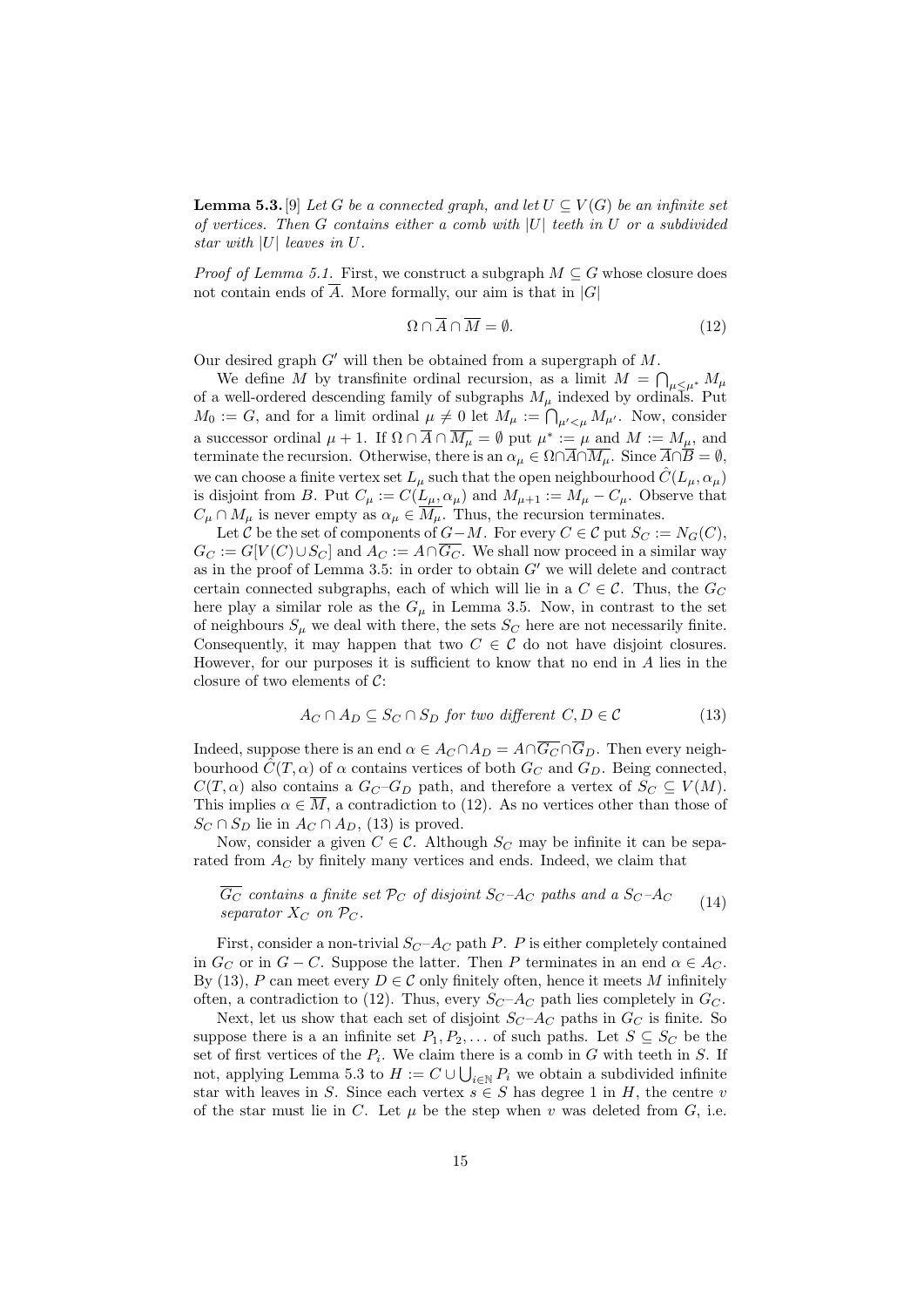$\mu := \min{\{\mu' \mid v \in V(C_{\mu'})\}}$ . Then, the finite set  $L_{\mu}$  separates v from S, which is impossible. Thus, there is a comb with teeth in S. Let  $\omega \in \Omega$  be the end of its spine. Then every neighbourhood of  $\omega$  contains infinitely many vertices of S and then also infinitely many of the  $P_i$ . Consequently, infinitely many elements of A lie in the neighbourhood. Thus,  $\omega \in \overline{S_C} \cap \overline{A} \subseteq \overline{M} \cap \overline{A}$ , a contradiction to (12).

Taking an inclusion-maximal (and hence finite) set of disjoint  $S_C-A_C$  paths in G we see that  $S_C$  is separated from  $A_C$  in G by a countable separator (namely by the union of the vertex sets of the paths together with the set of last points). Furthermore, (12) implies  $\overline{S_C} \cap A_C \cap \Omega = \emptyset$ . Thus, by Lemma 3.1 and Theorem 2.2, there is a set  $\mathcal{P}_C$  of disjoint  $S_C - A_C$  paths in G and a separator  $X_C$ on  $\mathcal{P}_C$ . By the preceding arguments,  $\mathcal{P}_C$  is a finite set of paths in  $G_C$ , which establishes (14).

For  $C \in \mathcal{C}$ , put  $U_C := X_C \cap V$  and  $O_C := X_C \cap \Omega$ . As in the proof of Lemma 3.5 we will delete certain subgraphs of  $G_C$  that lie "behind"  $U_C$  and contract others that contain ends of  $O<sub>C</sub>$ . First of all, we see that  $U<sub>C</sub>$  separates  $S_C$  from  $A_C \setminus O_C$ . This is exactly the same as (3) in the proof of Lemma 3.5.

We then define  $\mathcal{D}_1(C)$  as the set of all the components D of  $G-U_C$  whose closure  $\overline{D}$  meets  $A_C \setminus O_C$ . Because  $U_C$  is an  $S_C$  –( $A_C \setminus O_C$ ) separator, these components satisfy  $D \subseteq G_C - S_C$ , and their neighbourhood  $N(D) \subseteq U_C$  in G is finite. Also,  $\overline{D} \cap O_C = \emptyset$  for all  $D \in \mathcal{D}_1(C)$ , which can be proved as (4) of Lemma 3.5. We put  $H_C := G_C - \bigcup \mathcal{D}_1(C)$  and see that  $G_C$  contains a set of disjoint  $H_C-A_C$  paths whose set of first points is  $U_C$ .

To find the subgraphs which will be contracted, we extend in the proof of Lemma 3.5 the finite set  $U_{\mu} \cup S_{\mu}$  to a finite set  $T_{\mu}$  that separates the ends in  $O_\mu$  pairwise. This enables us to apply Lemma 3.4. Here,  $S_C$  may be an infinite set, so to find a suitable finite set  $T_C$  we cannot use a superset of  $S_C$ . Instead, consider for each  $\alpha \in O_C$  the ordinal  $\mu_\alpha$  for which  $\alpha \in C_{\mu_\alpha}$ . Then, the finite set  $L_{\mu_{\alpha}}$  separates  $\alpha$  from  $S_C \subseteq V(M)$ . The union of these finitely many finite sets together with  $U_C$  can be taken as the finite set  $T_C$  we need for Lemma 3.4.

Define  $H_C'$  as the finite subgraph of  $H_C$  containing  $T_C$  which Lemma 3.4 provides for  $k := |T_C| + 1$ , and for each  $\alpha \in O_C$  let  $D_\alpha$  be the component of  $G - H'_C$  to which  $\alpha$  belongs. Finally, we set  $\mathcal{D}_2(C) := \{D_\alpha \mid \alpha \in O_C\}$  and  $\mathcal{D}_i := \bigcup_{C \in \mathcal{C}} D_i(C), i = 1, 2$ . By deleting all subgraphs in  $\mathcal{D}_1$  and by contracting each subgraph  $D_{\alpha} \in \mathcal{D}_2$  to a vertex  $a_{\alpha}$  we obtain the graph  $\tilde{G} = (\tilde{V}, \tilde{E}, \tilde{\Omega})$ . We put

$$
\tilde{A} := (A \setminus \bigcup_{C \in \mathcal{C}} A_C) \cup \bigcup_{C \in \mathcal{C}} U_C \cup \{a_\alpha \mid D_\alpha \in \mathcal{D}_2\}.
$$

Observe that  $\tilde{A} \subseteq \tilde{V}$  because of (12).

Let us show that (a) holds for  $\tilde{A}$  in  $\tilde{G}$ . Indeed, suppose not. Then, there is by Lemma 2.1 a comb  $K \subseteq G$  with teeth in A and spine R, say. Consider a  $R-\tilde{A}$  path P of the comb. If P ends in a vertex of  $U_C$  for some  $C \in \mathcal{C}$  then we extend P using the corresponding path in  $\mathcal{P}_C$  to a R-A path. If P ends in one of the contracted vertices  $a_{\alpha}$  we substitute its last edge by a path through  $D_{\alpha}$ ending in  $\alpha$  so that again we obtain a R–A path. Because of (13), and since the  $D_{\alpha}$  and all the paths in  $\bigcup_{C \in \mathcal{C}} \mathcal{P}_C$  are disjoint, all these changed paths are still disjoint. Thus we have found a comb  $K \subseteq G$  with spine R and teeth in A. Only finitely many of the  $R-A$  paths of K may meet M as otherwise the end of R lies in the closure of both A and M, a contradiction to  $(12)$ . Thus, we may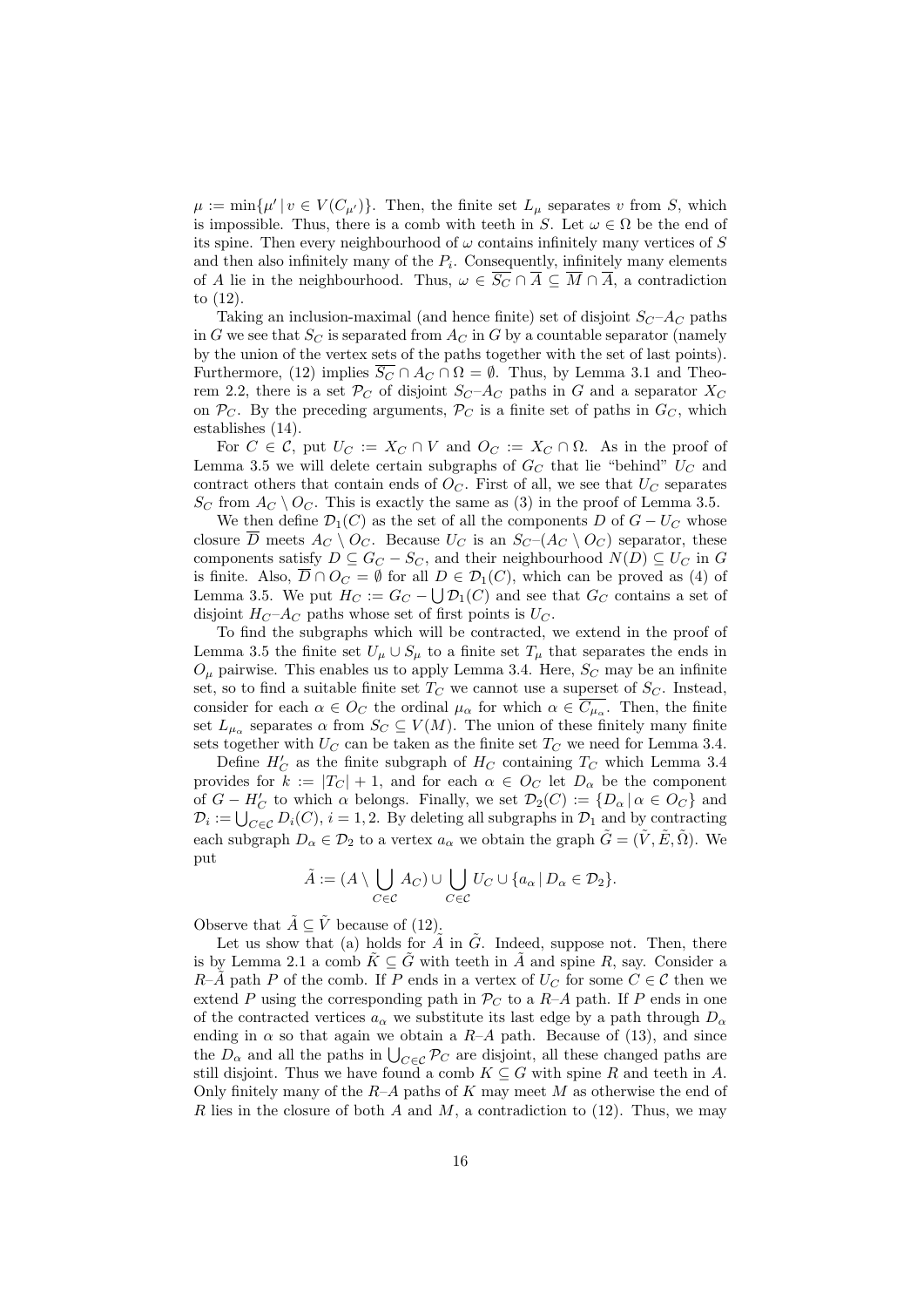assume that K is contained in a  $C \in \mathcal{C}$ . In particular,  $R \subseteq C \cap \tilde{G}$ . But the finite set  $X_C$  separates  $C \cap \tilde{G}$  from  $A_C$ , contradicting that K contains infinitely many disjoint  $R-A_C$  paths. This proves (a) for  $\tilde{A}$ .

Making use of (13), we see in a similar way as in the proof of Lemma 3.5, that every ray R of an end  $\beta \in B$  has a tail in  $G \cap \tilde{G}$ . There thus is a  $\beta' \in \tilde{\Omega}$ with  $\beta \cap \beta' \neq \emptyset$  and it can be shown as in the proof of Lemma 3.5 that this mapping is injective. Put

$$
\tilde{B} := (B \cap V) \cup \{ \beta' \mid \beta \in B \cap \Omega \} \subseteq \tilde{V} \cup \tilde{\Omega}.
$$

The graph  $\tilde{G}$  together with the sets  $\tilde{A}$  and  $\tilde{B}$  is almost what we want. Indeed, (a) is satisfied and below we shall see that (b) and (d) hold as well. Only (c) fails since  $\tilde{A}$  and  $\tilde{B}$  may share some vertices. However,  $\overline{\tilde{A}}$  does not contain ends by (a). Thus

$$
\emptyset = \overline{\tilde{A}} \cap \overline{\tilde{B}} \cap \tilde{\Omega} = (\overline{\tilde{A}} \setminus \tilde{A}) \cap (\overline{\tilde{B}} \setminus \tilde{B}).
$$

Now, in a similar way as in Lemma 3.1 we find sets  $A'$  and  $B'$  in the graph  $G' := \tilde{G} - (\tilde{A} \cap \tilde{B})$  such that (c) holds and properties (a), (b) and (d) are preserved. Therefore, to finish the proof it suffices to show (b) and (d) for  $\tilde{A}$ and  $\tilde{B}$  in  $\tilde{G}$ .

For (b), assume that  $\tilde{\Omega} \cap \overline{\tilde{B}} \neq \emptyset$ . Then either  $\tilde{B}$  contains ends, or there is an end  $\omega \in \tilde{\Omega}$  such that every neighbourhood  $\hat{C}(S,\omega)$  in  $\tilde{G}$  contains vertices of  $\tilde{B}$ . In the latter case, by (a), we may suppose that  $\tilde{C}(S,\omega)$  does not contain vertices of  $\ddot{A}$ , and thus view it as a neighbourhood in G containing vertices of B. Thus, in both cases,  $\Omega \cap \overline{B} \neq \emptyset$ , which proves (b).

The proof of (d) is completely analogous to the proof of (iv) in Lemma 3.5. Note that when we change the set  $\tilde{\mathcal{P}}$  of disjoint  $\tilde{A}-\tilde{B}$  paths into  $A-B$  paths, the paths still have, by (13), distinct first points.  $\Box$